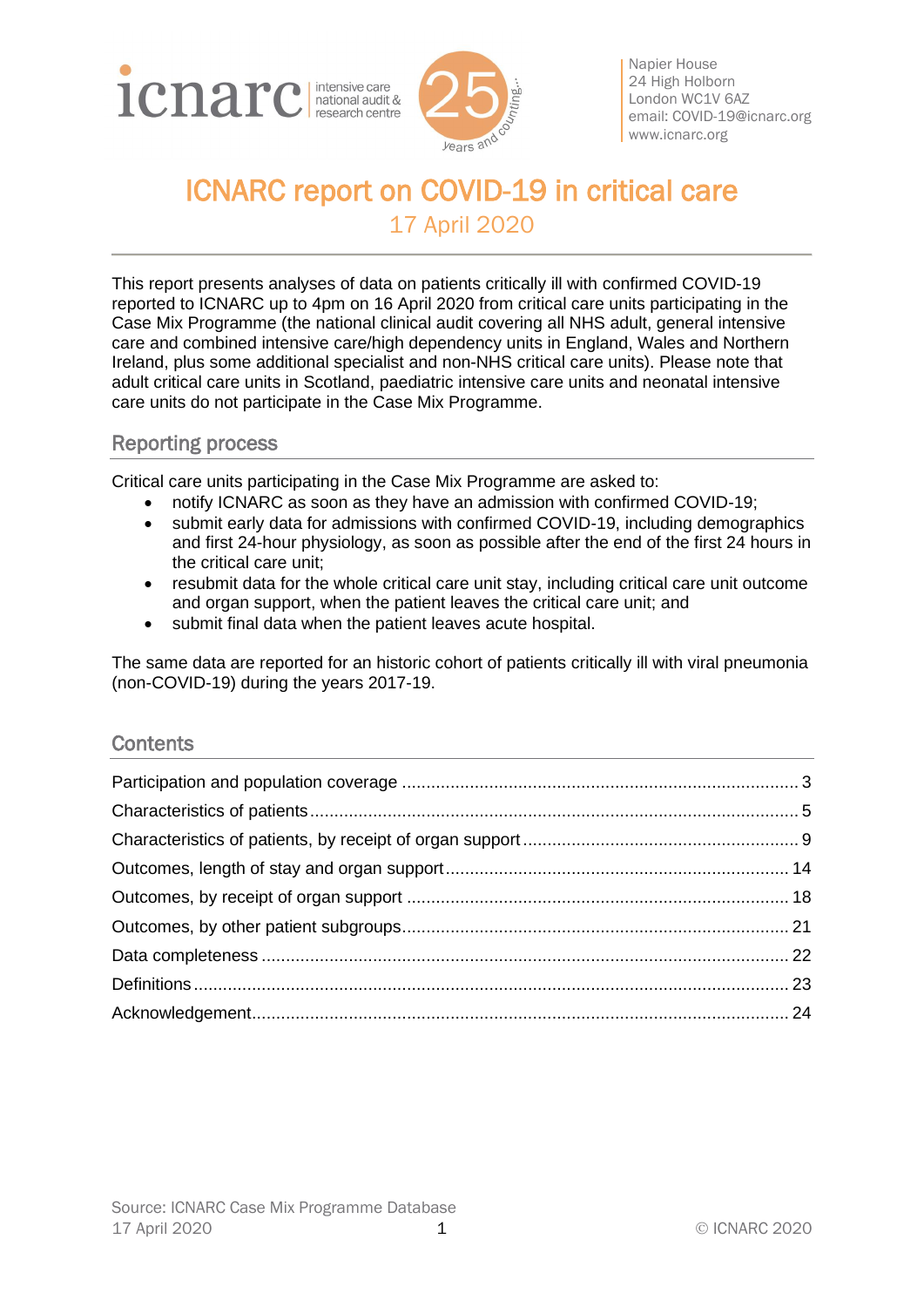## List of tables

| Table 1  |                                                                                               |  |
|----------|-----------------------------------------------------------------------------------------------|--|
| Table 2  |                                                                                               |  |
| Table 3  | Patient characteristics: Demographics and medical history, by receipt of                      |  |
|          |                                                                                               |  |
| Table 4  | Patient characteristics: Indicators of acute severity, by receipt of respiratory              |  |
|          |                                                                                               |  |
| Table 5  | Patient characteristics: Demographics and medical history, by receipt of renal                |  |
|          |                                                                                               |  |
| Table 6  | Patient characteristics: Indicators of acute severity, by receipt of renal support*13         |  |
| Table 7  | Outcome, length of stay and organ support <sup>*</sup> for patients admitted to critical care |  |
|          |                                                                                               |  |
| Table 8  |                                                                                               |  |
| Table 9  |                                                                                               |  |
| Table 10 |                                                                                               |  |
| Table 11 |                                                                                               |  |

# List of figures

| Figure 1  | Numbers of patients with data included in this report and outstanding*3            |
|-----------|------------------------------------------------------------------------------------|
| Figure 2  | Cumulative number of patients critically ill with confirmed COVID-19 by date of    |
|           |                                                                                    |
| Figure 3  | Number of patients currently critically ill with confirmed COVID-19, by date*  4   |
| Figure 4  |                                                                                    |
| Figure 5  |                                                                                    |
| Figure 6  | Ethnicity distribution of patients critically ill with confirmed COVID-19 8        |
| Figure 7  |                                                                                    |
| Figure 8  |                                                                                    |
| Figure 9  | 30-day survival among patients with at least 24h data received 15                  |
| Figure 10 |                                                                                    |
| Figure 11 |                                                                                    |
|           | Figure 12 30-day survival, by mechanical ventilation during the first 24 hours  18 |

\* see table/figure notes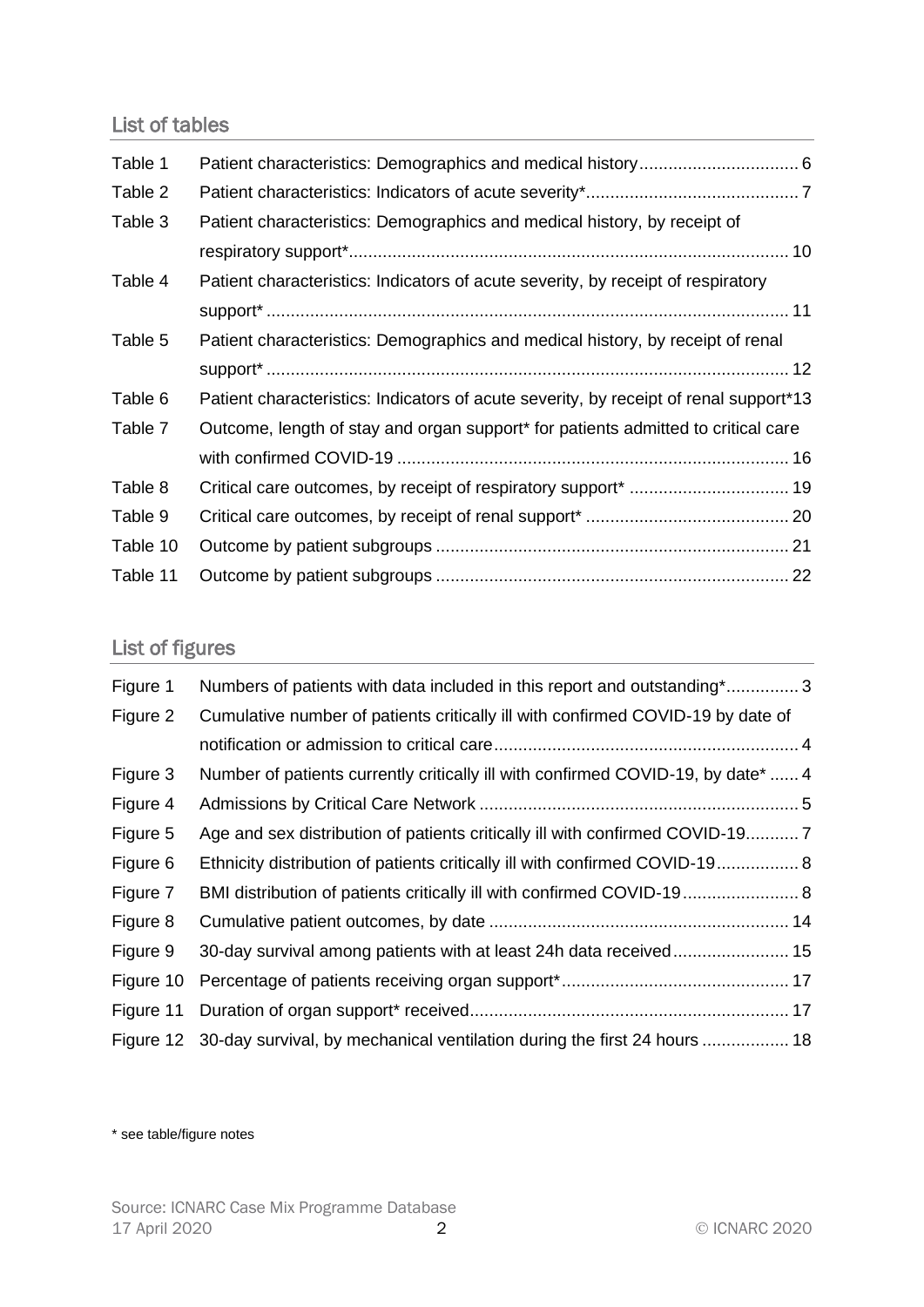### <span id="page-2-0"></span>Participation and population coverage

Critical care unit participation

| Total number of units:                    | 285* |
|-------------------------------------------|------|
| Units with at least one patient notified: | 236  |
| Units with zero patients:                 | 34   |
| Units with uncertain participation:       | 15   |

\* Includes one new unit participating since last week.

#### Admissions to critical care

To date, ICNARC have been notified of 6664 admissions with confirmed COVID-19, either at or after admission to critical care, by critical care units in England, Wales and Northern Ireland. Of these, early data covering the first 24 hours in the critical care unit have been submitted to ICNARC for 6313 admissions of 5578 patients [\(Figure 1](#page-2-1) and [Figure 2\)](#page-3-0). Of the 5578 patients, 2936 have outcomes reported and 2642 patients were last reported as still receiving critical care [\(Figure 3\)](#page-3-1). The largest number of patients (1924) are being managed by the three London Operational Delivery Networks [\(Figure 4\)](#page-4-1). Please note that [Figure 2](#page-3-0) and [Figure 3](#page-3-1) are affected by a variable lag time for submission of data of about 1-3 days (shaded grey).



### <span id="page-2-1"></span>**Figure 1 Numbers of patients with data included in this report and outstanding\***

\*24-hour data are considered outstanding where ICNARC was notified of the admission at least 48 hours previously; outcome data are considered outstanding when at least 10 days have passed from the date of admission and we have not received confirmation within the past 48 hours that the patient was still receiving critical care.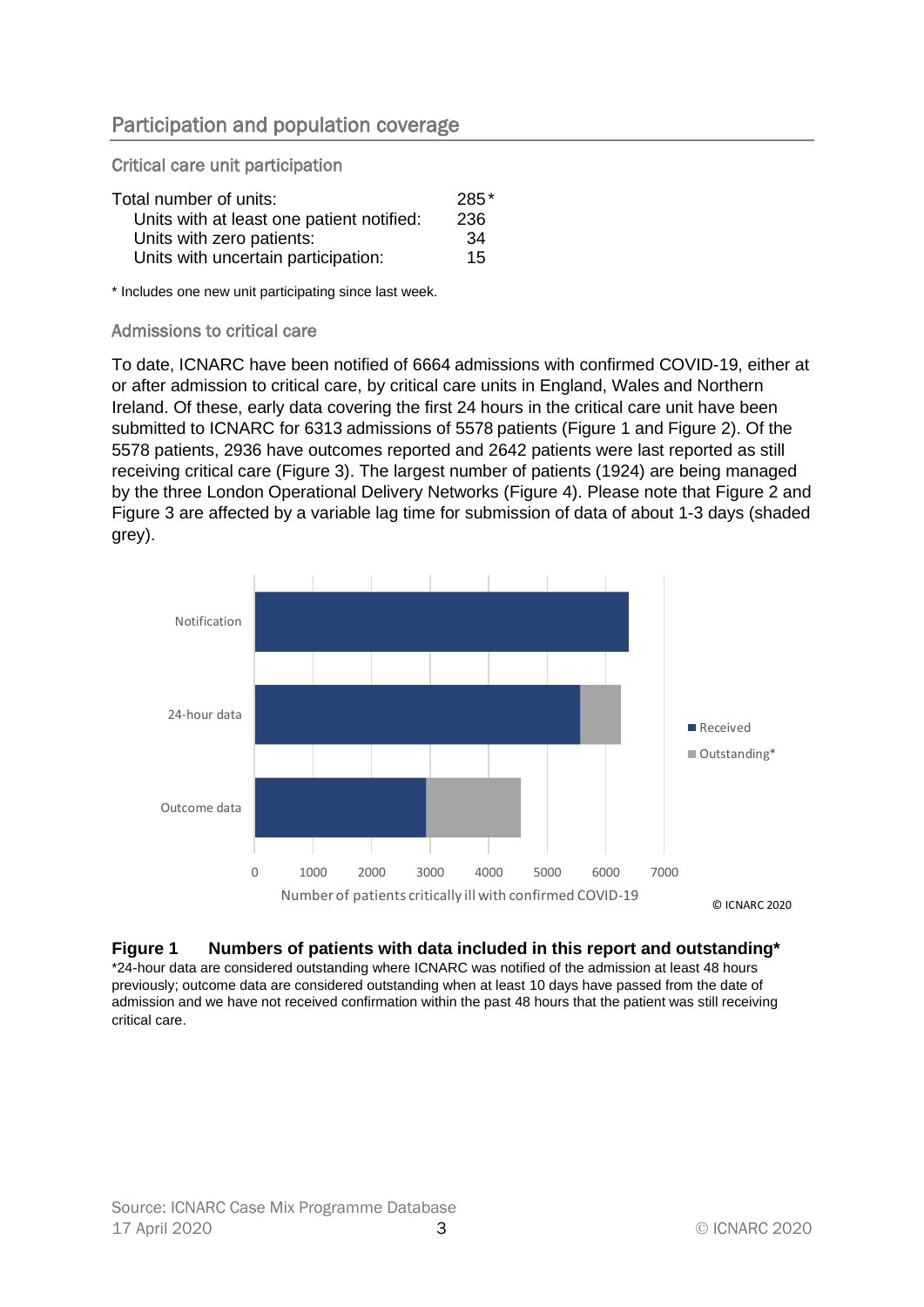

<span id="page-3-0"></span>**Figure 2 Cumulative number of patients critically ill with confirmed COVID-19 by date of notification or admission to critical care**



#### <span id="page-3-1"></span>**Figure 3 Number of patients critically ill with confirmed COVID-19 on any given date\***

\*Note: Patients for whom no outcomes have been received are assumed to remain in critical care as of 16 April 2020.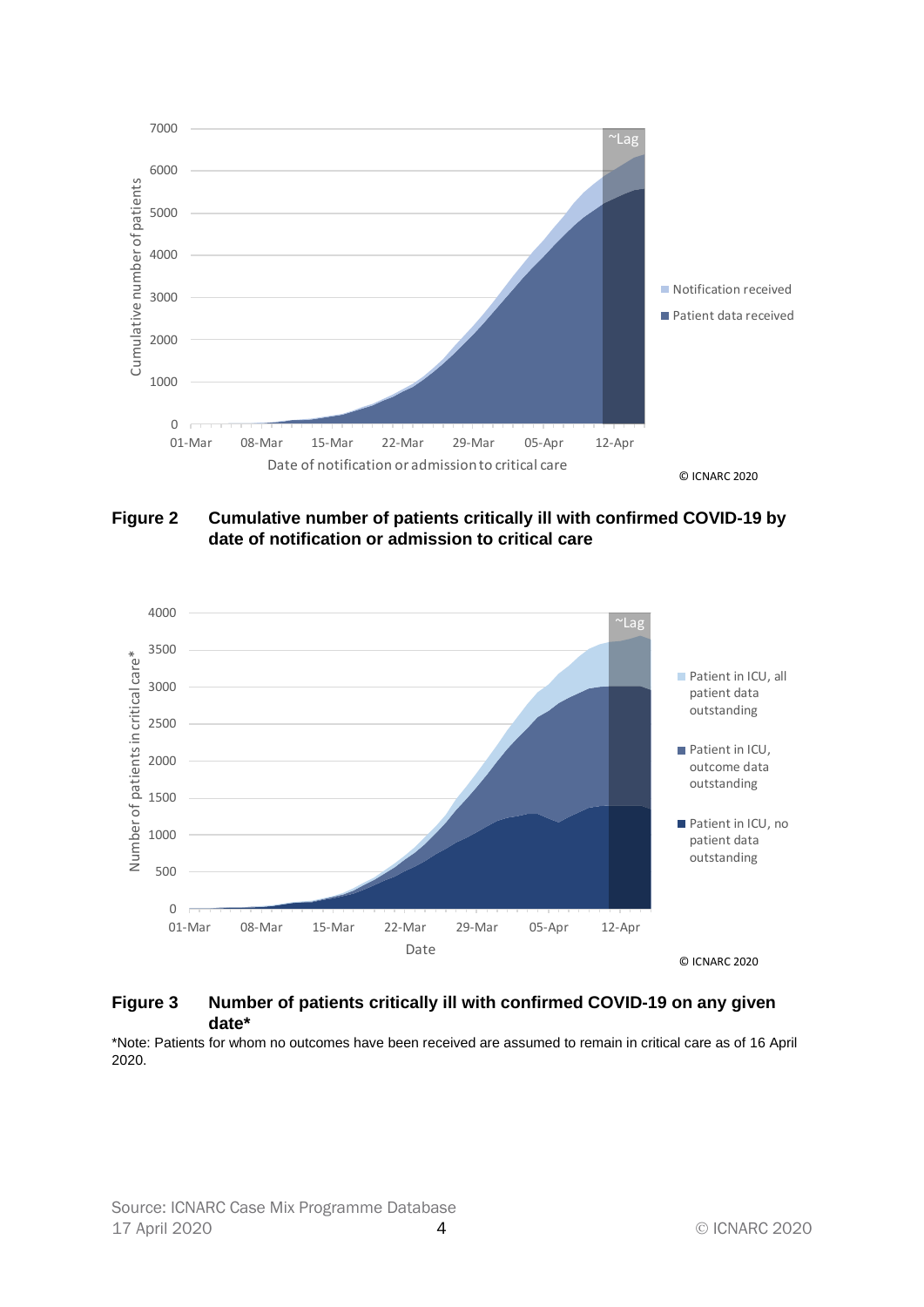

### <span id="page-4-1"></span>**Figure 4 Admissions by Critical Care Network**

ODN: Organisational Delivery Network; CCN: Critical Care Network.

### <span id="page-4-0"></span>Characteristics of patients

Characteristics of patients critically ill with confirmed COVID-19 are summarised in [Table 1](#page-5-0) and [Table 2](#page-6-0) and compared with an historic cohort of patients critically ill with viral pneumonia (non-COVID-19) during the years 2017-19.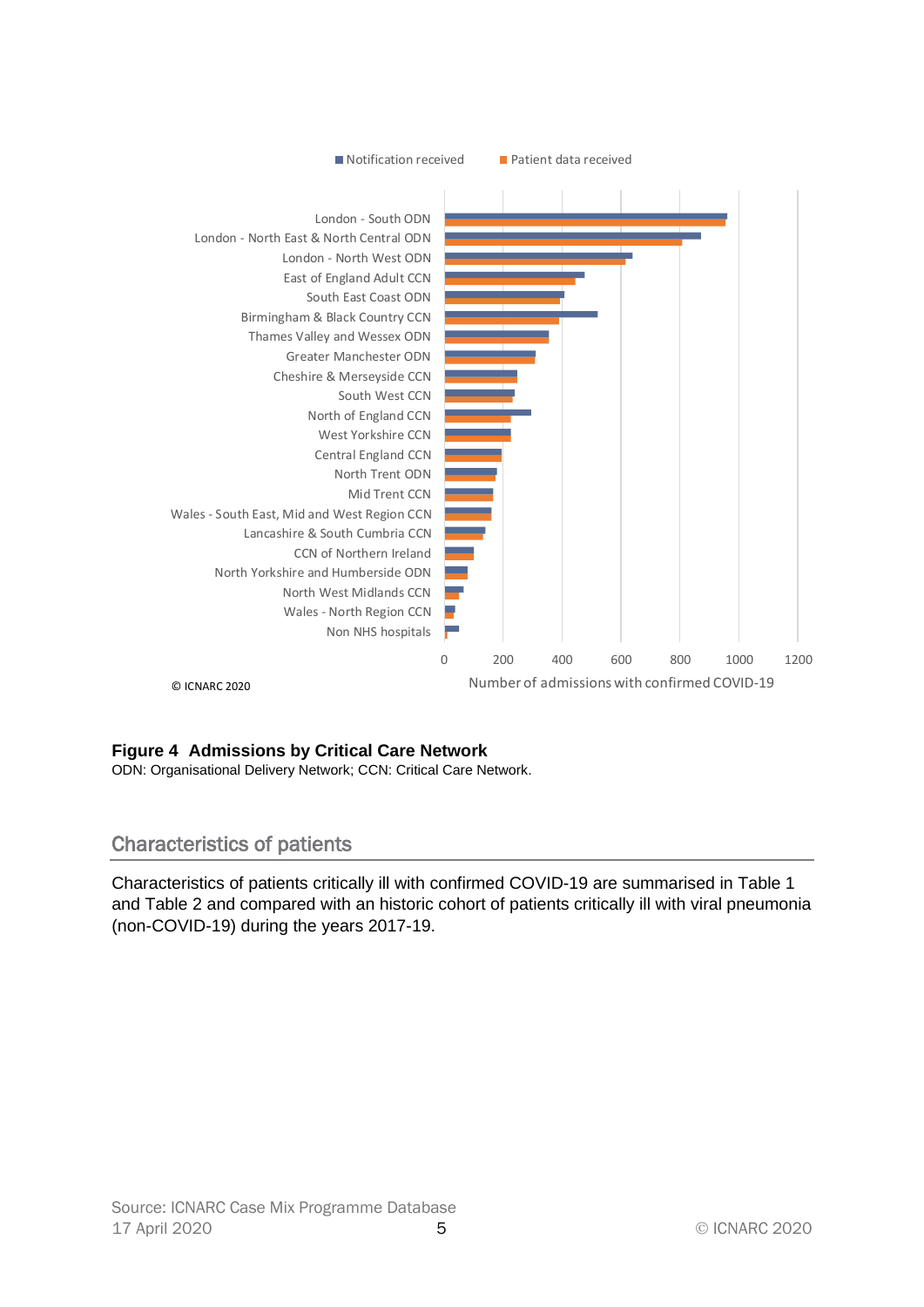<span id="page-5-0"></span>

| Table 1<br>Patient characteristics: Demographics and medical history |  |
|----------------------------------------------------------------------|--|
|----------------------------------------------------------------------|--|

| <b>Demographics</b>                                             | <b>Patients with</b><br>confirmed COVID-19<br>and 24h data<br>$(N=5578)$ | <b>Patients with viral</b><br>pneumonia<br>(non-COVID-19), 2017-19<br>$(N=5782)$ |
|-----------------------------------------------------------------|--------------------------------------------------------------------------|----------------------------------------------------------------------------------|
| Age at admission (years) [N=5577]                               |                                                                          |                                                                                  |
| Mean (SD)                                                       | 59.5 (12.6)                                                              | 58.0 (17.4)                                                                      |
| Median (IQR)                                                    | 60 (52, 68)                                                              | 61 (48, 71)                                                                      |
| Sex, n (%) [N=5574]                                             |                                                                          |                                                                                  |
| Female                                                          | 1556 (27.9)                                                              | 2641 (45.7)                                                                      |
| Male                                                            | 4018 (72.1)                                                              | 3141 (54.3)                                                                      |
| Currently or recently pregnant, n (% of females) [N=1486]       |                                                                          |                                                                                  |
| Currently pregnant                                              | 16(1.1)                                                                  | 58 (2.2)                                                                         |
| Recently pregnant (within 6 weeks)                              | 21(1.4)                                                                  | 29(1.1)                                                                          |
| Not known to be pregnant                                        | 1449 (97.5)                                                              | 2554 (96.7)                                                                      |
| Ethnicity, n (%) [N=4873]                                       |                                                                          |                                                                                  |
| White                                                           | 3192 (65.5)                                                              | 4951 (88.4)                                                                      |
| Mixed                                                           | 75 (1.5)                                                                 | 52(0.9)                                                                          |
| Asian                                                           | 727 (14.9)                                                               | 325(5.8)                                                                         |
| <b>Black</b>                                                    | 544 (11.2)                                                               | 155(2.8)                                                                         |
| Other                                                           | 335 (6.9)                                                                | 117(2.1)                                                                         |
| Body mass index, n (%) [N=4811]                                 |                                                                          |                                                                                  |
| < 18.5                                                          | 31(0.6)                                                                  | 310(5.5)                                                                         |
| $18.5 - 25$                                                     | 1239 (25.8)                                                              | 1933 (34.2)                                                                      |
| $25 - 30$                                                       | 1696 (35.3)                                                              | 1691 (29.9)                                                                      |
| $30 - 40$                                                       | 1499 (31.2)                                                              | 1330 (23.5)                                                                      |
| $40+$                                                           | 346 (7.2)                                                                | 394 (7.0)                                                                        |
| <b>Medical history</b>                                          |                                                                          |                                                                                  |
| Dependency prior to admission to acute hospital, n (%) [N=5112] |                                                                          |                                                                                  |
| Able to live without assistance in daily activities             | 4744 (92.8)                                                              | 4244 (73.6)                                                                      |
| Some assistance with daily activities                           | 355 (6.9)                                                                | 1392 (24.1)                                                                      |
| Total assistance with all daily activities                      | 13(0.3)                                                                  | 134(2.3)                                                                         |
| Very severe comorbidities*, n (%) [N=5233]                      |                                                                          |                                                                                  |
| Cardiovascular                                                  | 15(0.3)                                                                  | 78 (1.4)                                                                         |
| Respiratory                                                     | 42 (0.8)                                                                 | 295(5.1)                                                                         |
| Renal                                                           | 85 (1.6)                                                                 | 120(2.1)                                                                         |
| Liver                                                           | 12(0.2)                                                                  | 54 (0.9)                                                                         |
| Metastatic disease                                              | 18(0.3)                                                                  | 68 (1.2)                                                                         |
| Haematological malignancy                                       | 62(1.2)                                                                  | 268 (4.6)                                                                        |
| Immunocompromise                                                | 154 (2.9)                                                                | 503(8.7)                                                                         |
| Prior hospital length of stay [N=5511]                          |                                                                          |                                                                                  |
| Mean (SD)                                                       | 2.3(7.0)                                                                 | 3.1(13.4)                                                                        |
| Median (IQR)                                                    | 1(0, 3)                                                                  | 1(0, 2)                                                                          |
| CPR within previous 24h, n (%) [N=5319]                         |                                                                          |                                                                                  |
| In the community                                                | 29 (0.5)                                                                 | 21(0.4)                                                                          |
| In hospital                                                     | 28 (0.5)                                                                 | 85 (1.6)                                                                         |

\* See Definitions on page [23.](#page-22-0)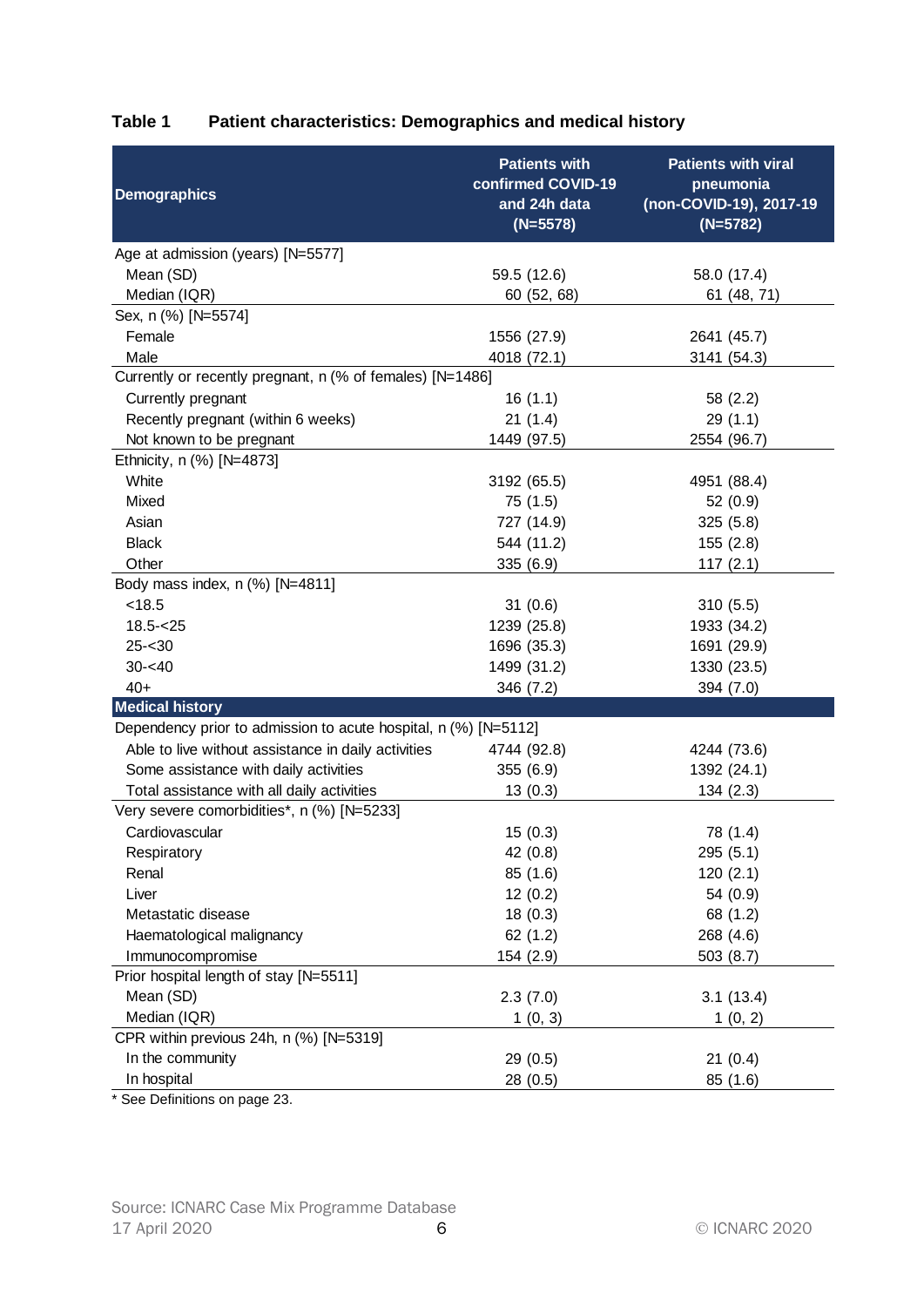#### <span id="page-6-0"></span>**Table 2 Patient characteristics: Indicators of acute severity\***

| Indicator                                                     | <b>Patients with</b><br>confirmed COVID-19<br>and 24h data<br>$(N=5578)$ | <b>Patients with viral</b><br>pneumonia<br>(non-COVID-19), 2017-19<br>$(N=5782)$ |
|---------------------------------------------------------------|--------------------------------------------------------------------------|----------------------------------------------------------------------------------|
| Mechanically ventilated within first 24h, n (%)<br>$[N=4711]$ | 3230 (68.6)                                                              | 2482 (43.0)                                                                      |
| APACHE II Score [N=5025]                                      |                                                                          |                                                                                  |
| Mean (SD)                                                     | 14.1(5.1)                                                                | 17.2(6.3)                                                                        |
| Median (IQR)                                                  | 14 (11, 17)                                                              | 17 (13, 21)                                                                      |
| PaO2/FiO2 ratio† (kPa), median (IQR) [N=4679]                 | 16.2 (11.6, 22.3)                                                        | 18.0 (11.6, 26.4)                                                                |
| PaO2/FiO2 ratio†, n (%) [N=4679]                              |                                                                          |                                                                                  |
| $<$ 13.3 kPa ( $<$ 100 mmHg)                                  | 1606 (34.3)                                                              | 1819 (33.3)                                                                      |
| 13.3-26.6 kPa (100-200 mmHg)                                  | 2408 (51.5)                                                              | 2318 (42.4)                                                                      |
| $≥ 26.7$ kPa (≥ 200 mmHg)                                     | 665 (14.2)                                                               | 1328 (24.3)                                                                      |

\* See Definitions on page [23.](#page-22-0) Based on data from the first 24 hours following commencement of management by the critical care team.  $\dagger$  Derived from the arterial blood gas with the lowest PaO<sub>2</sub> from the first 24 hours.

#### The distribution of age and sex is presented in [Figure 5.](#page-6-1)



#### <span id="page-6-1"></span>**Figure 5 Age and sex distribution of patients critically ill with confirmed COVID-19**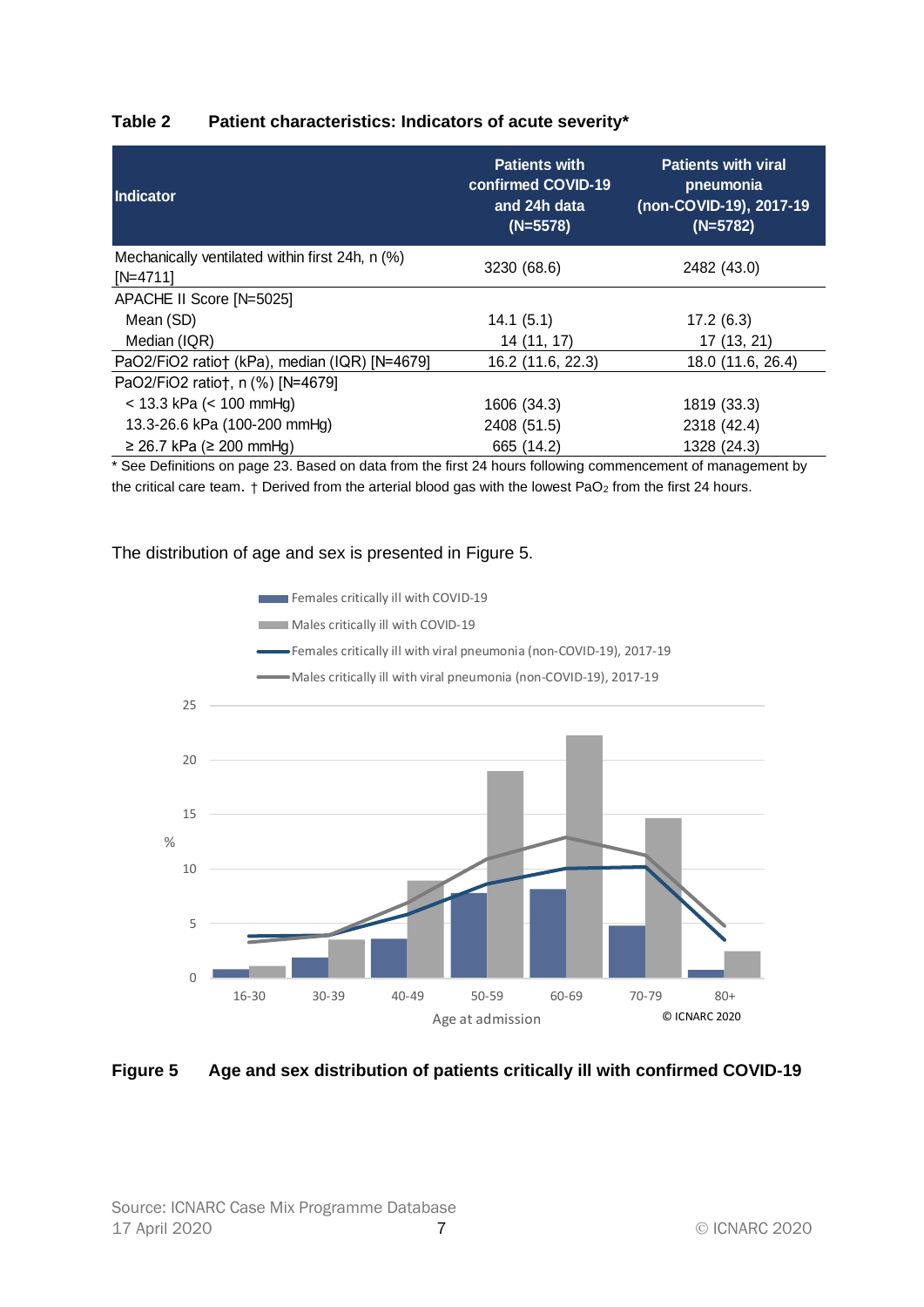The distribution of ethnicity, matched on 2011 census ward for location of patients critically ill with COVID-19, is presented in [Figure 6.](#page-7-0) The distribution of body mass index (BMI), compared with an age- and sex-matched population (from the Health Survey for England 2018), is presented in [Figure 7.](#page-7-1)



### <span id="page-7-0"></span>**Figure 6 Ethnicity distribution of patients critically ill with confirmed COVID-19**



#### <span id="page-7-1"></span>**Figure 7 BMI distribution of patients critically ill with confirmed COVID-19**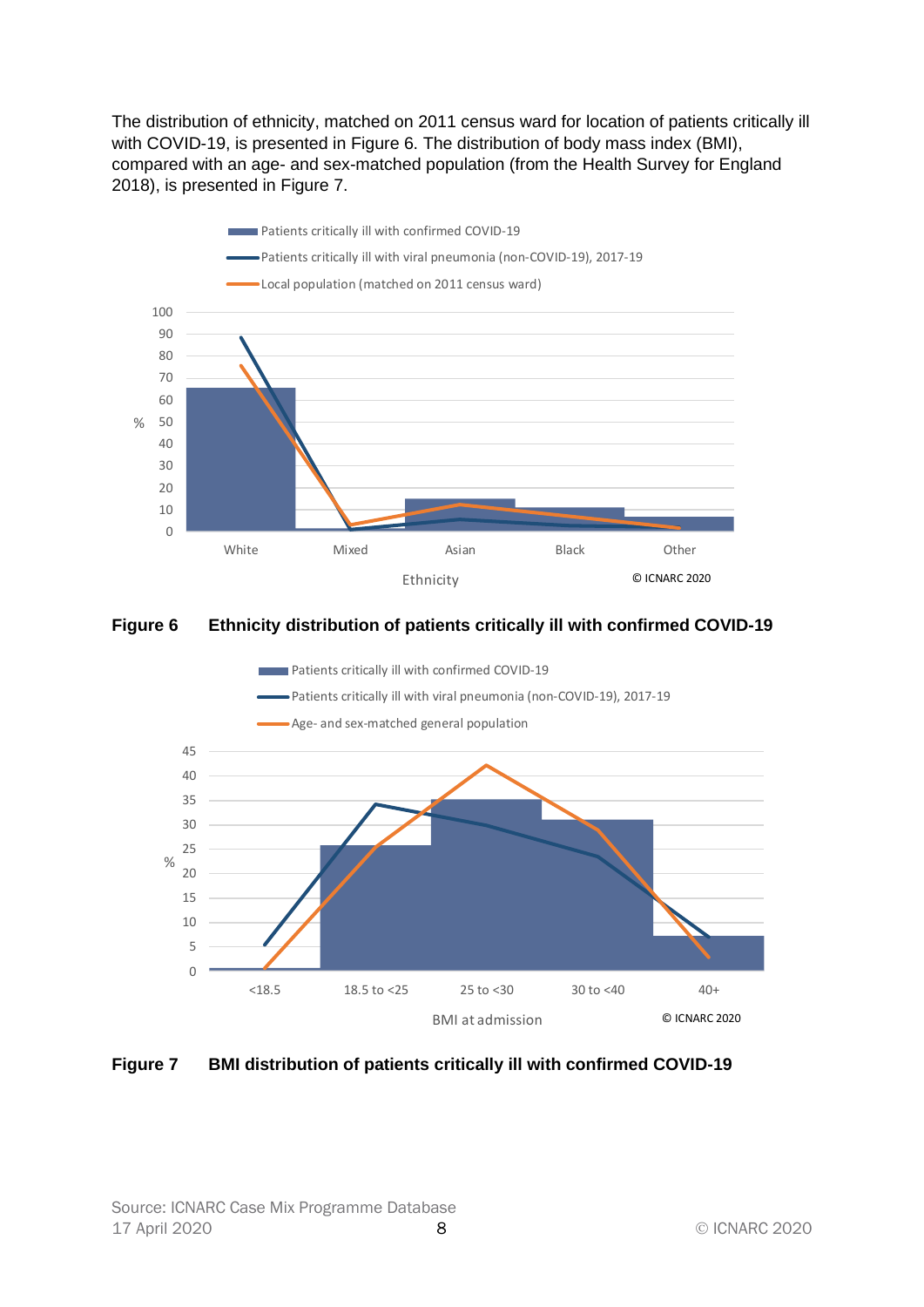# <span id="page-8-0"></span>Characteristics of patients, by receipt of organ support

Characteristics of patients critically ill with confirmed COVID-19 who received advanced respiratory support at any point during critical care, and who received basic respiratory support only, are summarised in [Table 3](#page-9-0) and [Table 4.](#page-10-0) Characteristics of patients critically ill with confirmed COVID-19 who received renal support at any point during critical care, and who did not received renal support, are summarised in [Table 5](#page-11-0) and [Table 6.](#page-12-0) It is worth noting that most patients who received renal support (92.7%) also received advanced respiratory support. Definitions of organ support are provided on page [23.](#page-22-0)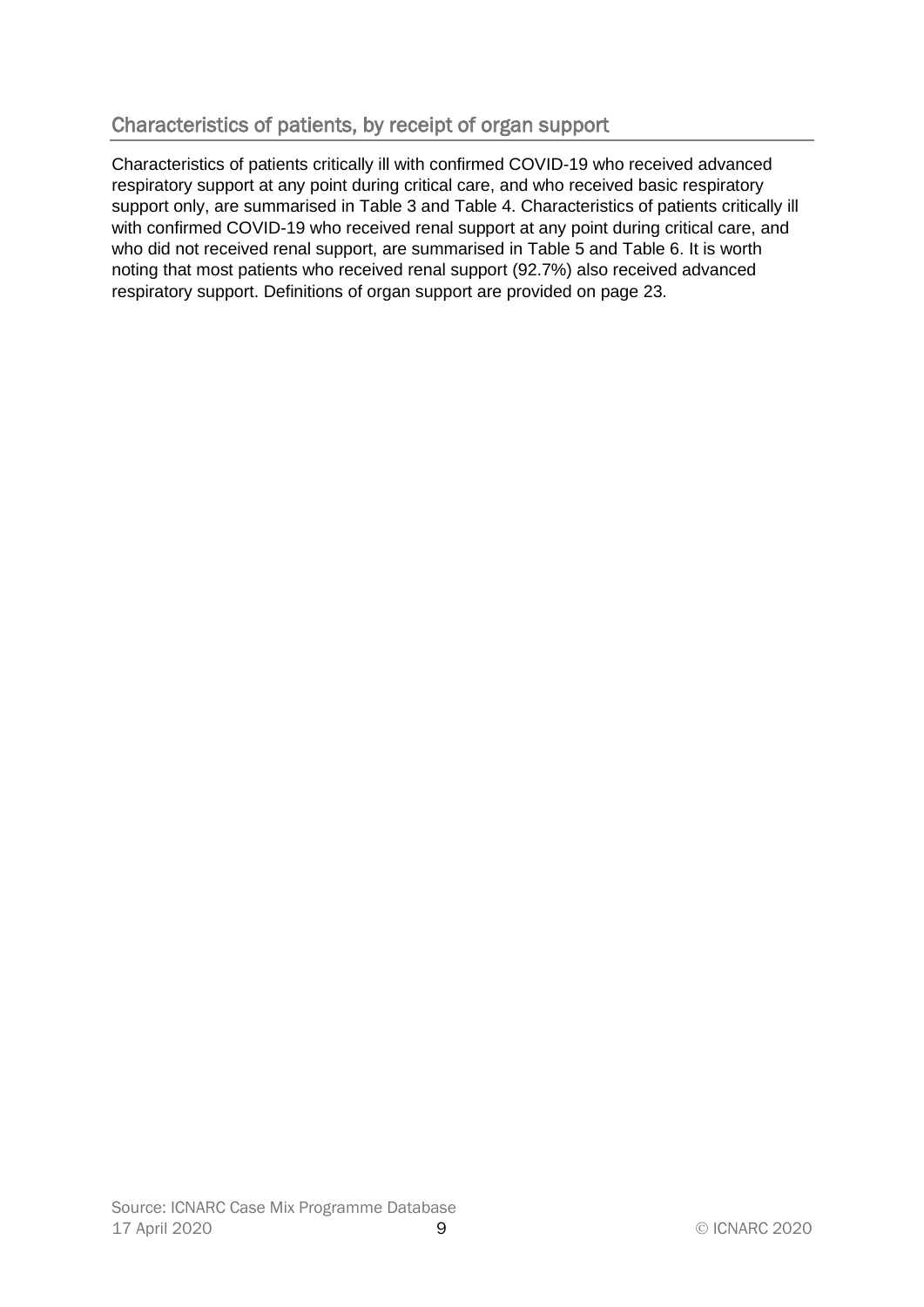### <span id="page-9-0"></span>**Table 3 Patient characteristics: Demographics and medical history, by receipt of respiratory support\***

| <b>Demographics</b>                                             | <b>Patients receiving</b><br>support<br>$(N=1795)$ | <b>Patients receiving</b><br>advanced respiratory only basic respiratory<br>support<br>$(N=821)$ |  |
|-----------------------------------------------------------------|----------------------------------------------------|--------------------------------------------------------------------------------------------------|--|
| Age at admission (years) [N=2616]                               |                                                    |                                                                                                  |  |
| Mean (SD)                                                       | 61.3 (12.8)                                        | 60.9 (13.9)                                                                                      |  |
| Median (IQR)                                                    | 63 (54, 71)                                        | 62 (52, 72)                                                                                      |  |
| Sex, n (%) [N=2615]                                             |                                                    |                                                                                                  |  |
| Female                                                          | 484 (27.0)                                         | 251 (30.6)                                                                                       |  |
| Male                                                            | 1310 (73.0)                                        | 570 (69.4)                                                                                       |  |
| Currently or recently pregnant, n (% of females) [N=727]        |                                                    |                                                                                                  |  |
| Currently pregnant                                              | 3(0.6)                                             | 1(0.4)                                                                                           |  |
| Recently pregnant (within 6 weeks)                              | 6(1.3)                                             | 3(1.2)                                                                                           |  |
| Not known to be pregnant                                        | 468 (98.1)                                         | 246 (98.4)                                                                                       |  |
| Ethnicity, n (%) [N=2355]                                       |                                                    |                                                                                                  |  |
| White                                                           | 1054 (65.8)                                        | 588 (78.1)                                                                                       |  |
| Mixed                                                           | 25(1.6)                                            | 6(0.8)                                                                                           |  |
| Asian                                                           | 228 (14.2)                                         | 75 (10.0)                                                                                        |  |
| <b>Black</b>                                                    | 198 (12.4)                                         | 58 (7.7)                                                                                         |  |
| Other                                                           | 97(6.1)                                            | 26 (3.5)                                                                                         |  |
| Body mass index, n (%) [N=2381]                                 |                                                    |                                                                                                  |  |
| < 18.5                                                          | 11 $(0.7)$                                         | 8(1.1)                                                                                           |  |
| $18.5 - 25$                                                     | 381 (23.2)                                         | 187 (25.2)                                                                                       |  |
| $25 - 30$                                                       | 608 (37.1)                                         | 265 (35.7)                                                                                       |  |
| $30 - 40$                                                       | 507 (30.9)                                         | 216 (29.1)                                                                                       |  |
| $40+$                                                           | 132(8.1)                                           | 66 (8.9)                                                                                         |  |
| <b>Medical history</b>                                          |                                                    |                                                                                                  |  |
| Dependency prior to admission to acute hospital, n (%) [N=2520] |                                                    |                                                                                                  |  |
| Able to live without assistance in daily activities             | 1575 (91.3)                                        | 700 (88.1)                                                                                       |  |
| Some assistance with daily activities                           | 146 (8.5)                                          | 91 (11.4)                                                                                        |  |
| Total assistance with all daily activities                      | 4(0.2)                                             | 4(0.5)                                                                                           |  |
| Very severe comorbidities*, n (%) [N=2542]                      |                                                    |                                                                                                  |  |
| Cardiovascular                                                  | 5(0.3)                                             | 3(0.4)                                                                                           |  |
| Respiratory                                                     | 15 (0.9)                                           | 13(1.6)                                                                                          |  |
| Renal                                                           | 27(1.6)                                            | 21(2.6)                                                                                          |  |
| Liver                                                           | 7(0.4)                                             | 2(0.2)                                                                                           |  |
| Metastatic disease                                              | 4(0.2)                                             | 4(0.5)                                                                                           |  |
| Haematological malignancy                                       | 14(0.8)                                            | 19(2.4)                                                                                          |  |
| Immunocompromise                                                | 42 (2.4)                                           | 35(4.4)                                                                                          |  |
| Prior hospital length of stay [N=2601]                          |                                                    |                                                                                                  |  |
| Mean (SD)                                                       | 2.1(8.8)                                           | 2.7(8.7)                                                                                         |  |
| Median (IQR)                                                    | 1(0, 2)                                            | 1(0, 3)                                                                                          |  |
| CPR within previous 24h, n (%) [N=2590]                         |                                                    |                                                                                                  |  |
| In the community                                                | 16(0.3)                                            | 3(0.1)                                                                                           |  |
| In hospital                                                     | 19(0.4)                                            | 1(0.0)                                                                                           |  |

\* See Definitions on page [23.](#page-22-0) Patients receiving no respiratory support excluded due to small numbers.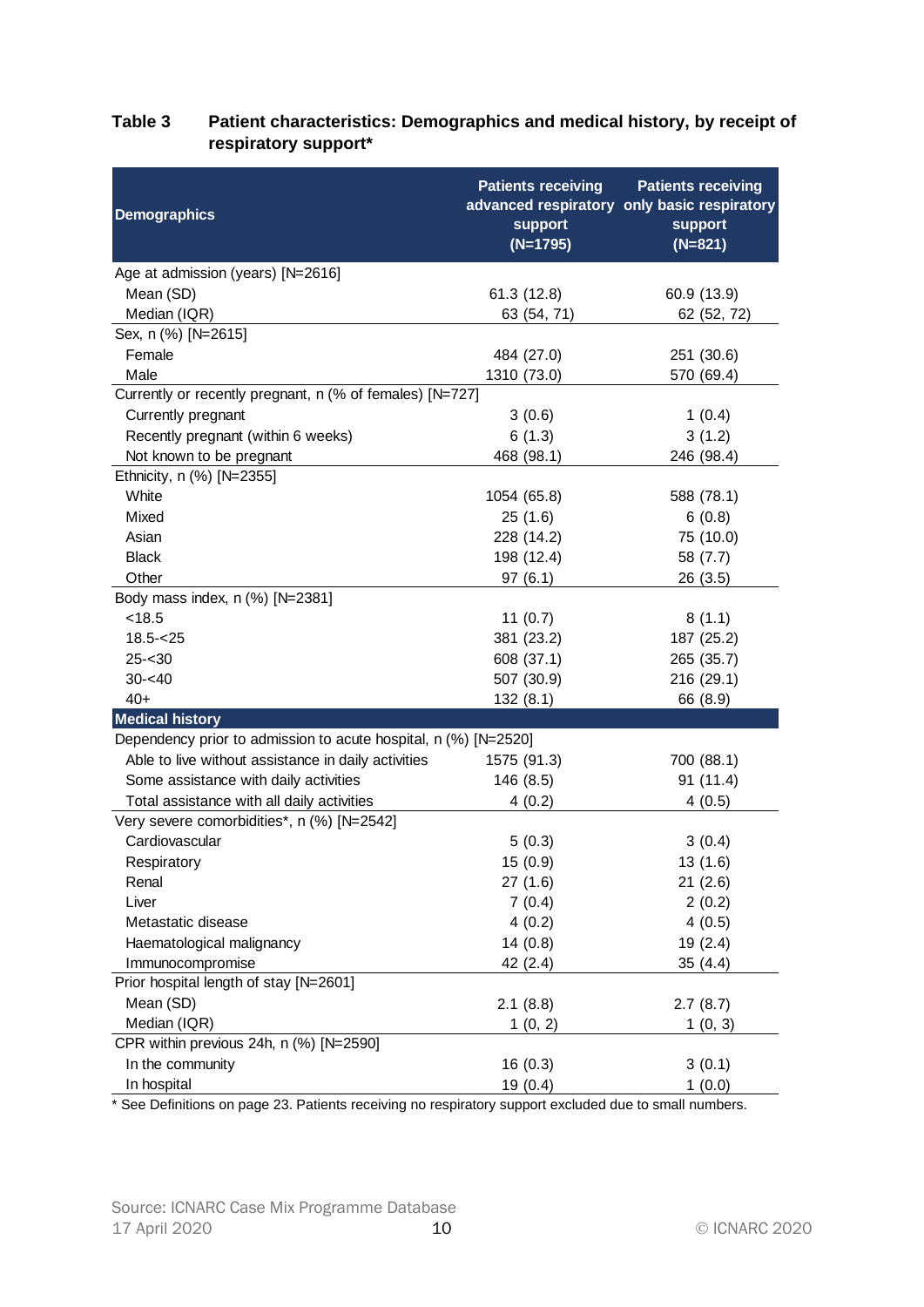#### <span id="page-10-0"></span>**Table 4 Patient characteristics: Indicators of acute severity, by receipt of respiratory support\***

| Indicator                                                     | <b>Patients receiving</b><br><b>Patients receiving</b><br>advanced respiratory only basic respiratory<br>support<br>support<br>$(N=1795)$<br>$(N=821)$ |                                                  |
|---------------------------------------------------------------|--------------------------------------------------------------------------------------------------------------------------------------------------------|--------------------------------------------------|
| Mechanically ventilated within first 24h, n (%)<br>$[N=2434]$ | 1441 (85.8)                                                                                                                                            |                                                  |
| APACHE II Score [N=2528]                                      |                                                                                                                                                        |                                                  |
| Mean (SD)                                                     | 15.3(5.1)                                                                                                                                              | 13.3(4.8)                                        |
| Median (IQR)                                                  | 15 (12, 18)                                                                                                                                            | 13 (10, 16)                                      |
| PaO2/FiO2 ratio† (kPa), median (IQR) [N=2388]                 | 16.0(11.0, 22.0)                                                                                                                                       | $17.6$ <sup><math>17.7</math></sup><br>$22 - 71$ |
| PaO2/FiO2 ratio†, n(%) [N=2388]                               |                                                                                                                                                        |                                                  |
| $<$ 13.3 kPa ( $<$ 100 mmHg)                                  | 620 (36.4)                                                                                                                                             | 203 (29.5)                                       |
| 13.3-26.6 kPa (100-200 mmHg)                                  | 840 (49.4)                                                                                                                                             | 376 (54.7)                                       |
| $≥ 26.7$ kPa (≥ 200 mmHg)                                     | 241 (14.2)                                                                                                                                             | 108 (15.7)                                       |

\* See Definitions on page [23.](#page-22-0) Patients receiving no respiratory support excluded due to small numbers. Based on data from the first 24 hours following commencement of management by the critical care team. † Derived from the arterial blood gas with the lowest  $PaO<sub>2</sub>$  from the first 24 hours.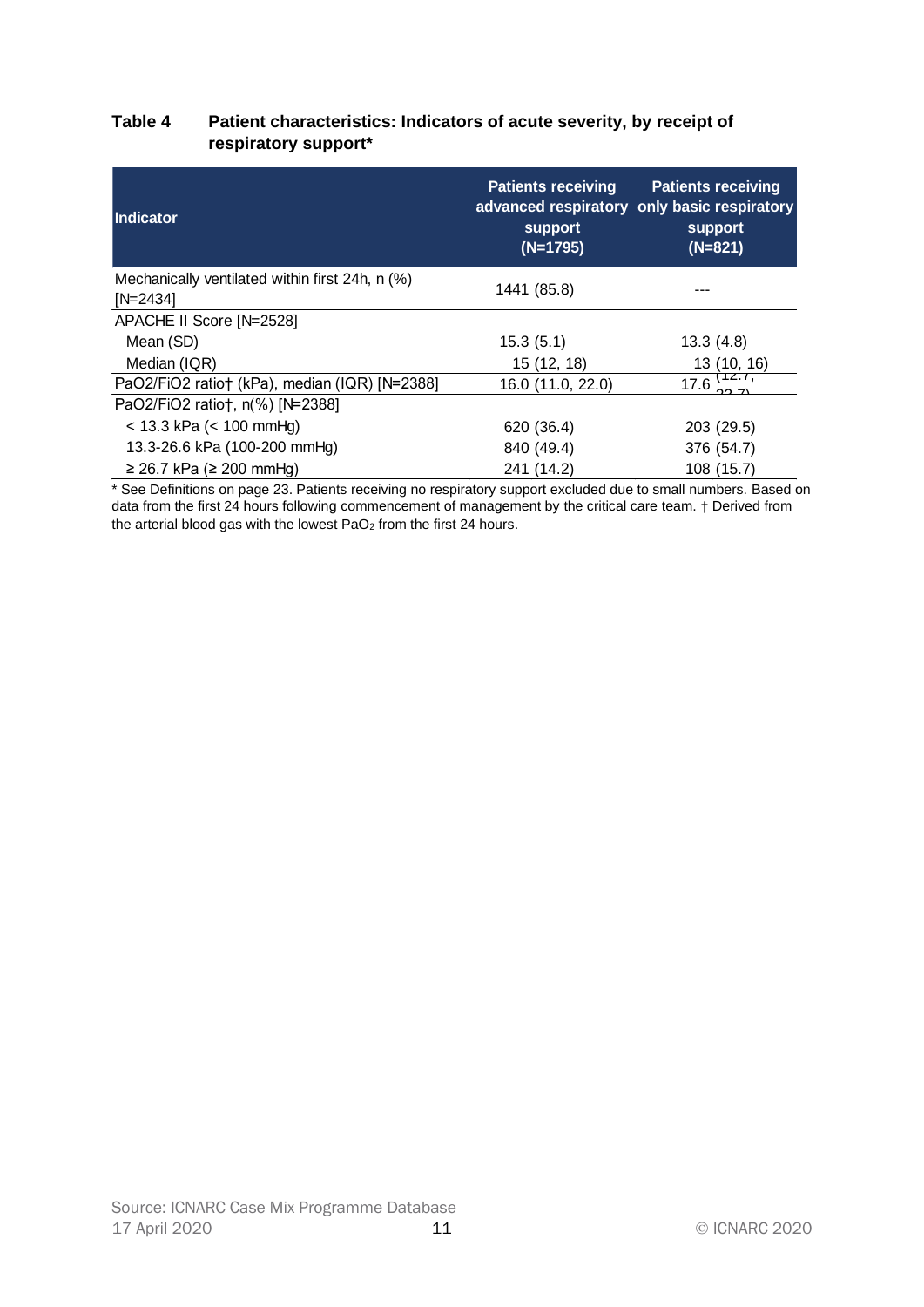| <b>Demographics</b>                                             | <b>Patients receiving any</b><br>renal support<br>$(N=558)$ | <b>Patients not receiving</b><br>any renal support<br>$(N=2186)$ |
|-----------------------------------------------------------------|-------------------------------------------------------------|------------------------------------------------------------------|
| Age at admission (years) [N=2744]                               |                                                             |                                                                  |
| Mean (SD)                                                       | 61.5(12.0)                                                  | 60.8 (13.6)                                                      |
| Median (IQR)                                                    | 63 (55, 70)                                                 | 62 (53, 71)                                                      |
| Sex, n (%) [N=2743]                                             |                                                             |                                                                  |
| Female                                                          | 137 (24.6)                                                  | 643 (29.4)                                                       |
| Male                                                            | 421 (75.4)                                                  | 1542 (70.6)                                                      |
| Currently or recently pregnant, n (% of females) [N=771]        |                                                             |                                                                  |
| Currently pregnant                                              | 1(0.7)                                                      | 6(0.9)                                                           |
| Recently pregnant (within 6 weeks)                              | 0(0.0)                                                      | 13(2.0)                                                          |
| Not known to be pregnant                                        | 133 (99.3)                                                  | 618 (97.0)                                                       |
| Ethnicity, n (%) [N=2355]                                       |                                                             |                                                                  |
| White                                                           | 1054 (65.8)                                                 | 588 (78.1)                                                       |
| Mixed                                                           | 25(1.6)                                                     | 6(0.8)                                                           |
| Asian                                                           | 228 (14.2)                                                  | 75 (10.0)                                                        |
| <b>Black</b>                                                    | 198 (12.4)                                                  | 58 (7.7)                                                         |
| Other                                                           | 97(6.1)                                                     | 26(3.5)                                                          |
| Body mass index, n (%) [N=2473]                                 |                                                             |                                                                  |
| < 18.5                                                          | 5(0.9)                                                      | 17(0.9)                                                          |
| $18.5 - 25$                                                     | 109 (20.7)                                                  | 494 (25.4)                                                       |
| $25 - 30$                                                       | 172 (32.6)                                                  | 731 (37.6)                                                       |
| $30 - 40$                                                       | 188 (35.7)                                                  | 552 (28.4)                                                       |
| $40+$                                                           | 53(10.1)                                                    | 152 (7.8)                                                        |
| <b>Medical history</b>                                          |                                                             |                                                                  |
| Dependency prior to admission to acute hospital, n (%) [N=2621] |                                                             |                                                                  |
| Able to live without assistance in daily activities             | 495 (90.2)                                                  | 1864 (90.0)                                                      |
| Some assistance with daily activities                           | 51(9.3)                                                     | 200(9.7)                                                         |
| Total assistance with all daily activities                      | 3(0.5)                                                      | 8(0.4)                                                           |
| Very severe comorbidities*, n (%) [N=2654]                      |                                                             |                                                                  |
| Cardiovascular                                                  | 1(0.2)                                                      | 8(0.4)                                                           |
| Respiratory                                                     | 6(1.1)                                                      | 22(1.0)                                                          |
| Renal                                                           | 38 (6.9)                                                    | 16(0.8)                                                          |
| Liver                                                           | 0(0.0)                                                      | 9(0.4)                                                           |
| Metastatic disease                                              | 2(0.4)                                                      | 9(0.4)                                                           |
| Haematological malignancy                                       | 4(0.7)                                                      | 30(1.4)                                                          |
| Immunocompromise                                                | 18(3.3)                                                     | 65(3.1)                                                          |
| Prior hospital length of stay [N=2729]                          |                                                             |                                                                  |
| Mean (SD)                                                       | 2.0(5.7)                                                    | 2.4(9.4)                                                         |
| Median (IQR)                                                    | 1(0, 2)                                                     | 1(0, 2)                                                          |
| CPR within previous 24h, n (%) [N=2590]                         |                                                             |                                                                  |
| In the community                                                | 16(0.3)                                                     | 3(0.1)                                                           |
| In hospital                                                     | 19 $(0.4)$                                                  | 1(0.0)                                                           |

### <span id="page-11-0"></span>**Table 5 Patient characteristics: Demographics and medical history, by receipt of renal support\***

\* See Definitions on page [23.](#page-22-0)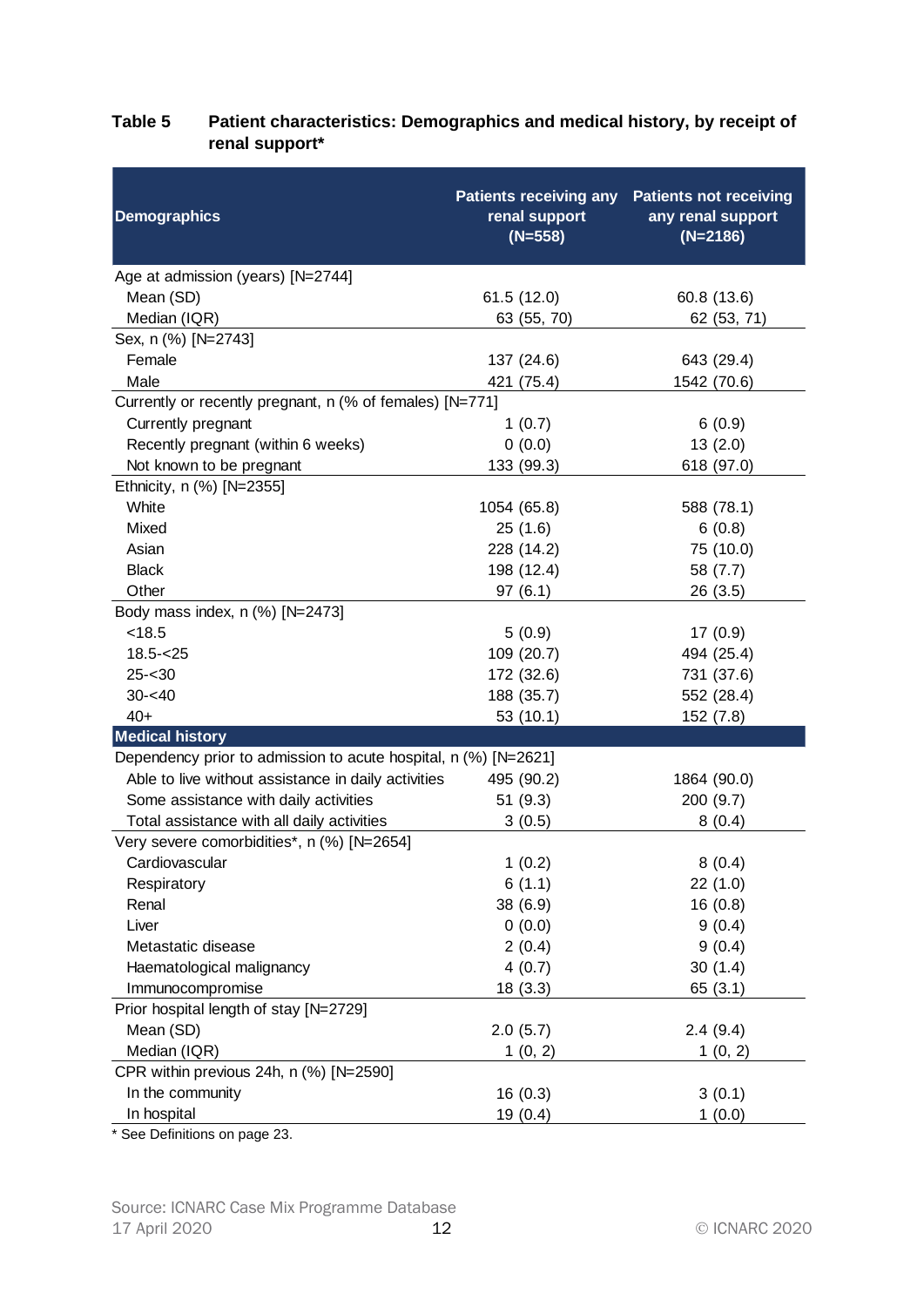### <span id="page-12-0"></span>**Table 6 Patient characteristics: Indicators of acute severity, by receipt of renal support\***

| Indicator                                                     | <b>Patients not receiving</b><br><b>Patients receiving any</b><br>renal support<br>any renal support<br>$(N=2186)$<br>$(N=558)$ |                   |
|---------------------------------------------------------------|---------------------------------------------------------------------------------------------------------------------------------|-------------------|
| Mechanically ventilated within first 24h, n (%)<br>$[N=2508]$ | 441 (83.7)                                                                                                                      | 1082 (54.6)       |
| APACHE II Score [N=2618]                                      |                                                                                                                                 |                   |
| Mean (SD)                                                     | 17.0(5.1)                                                                                                                       | 13.9(5.0)         |
| Median (IQR)                                                  | 17 (14, 20)                                                                                                                     | 14 (11, 17)       |
| PaO2/FiO2 ratio† (kPa), median (IQR) [N=2442]                 | 14.2 (10.2, 20.0)                                                                                                               | 17.2 (12.0, 23.7) |
| PaO2/FiO2 ratio†, n(%) [N=2442]                               |                                                                                                                                 |                   |
| $<$ 13.3 kPa ( $<$ 100 mmHg)                                  | 620 (36.4)                                                                                                                      | 203 (29.5)        |
| 13.3-26.6 kPa (100-200 mmHg)                                  | 840 (49.4)                                                                                                                      | 376 (54.7)        |
| $≥ 26.7$ kPa (≥ 200 mmHg)                                     | 241 (14.2)                                                                                                                      | 108 (15.7)        |

\* See Definitions on page [23.](#page-22-0) Based on data from the first 24 hours following commencement of management by the critical care team.  $\dagger$  Derived from the arterial blood gas with the lowest PaO<sub>2</sub> from the first 24 hours.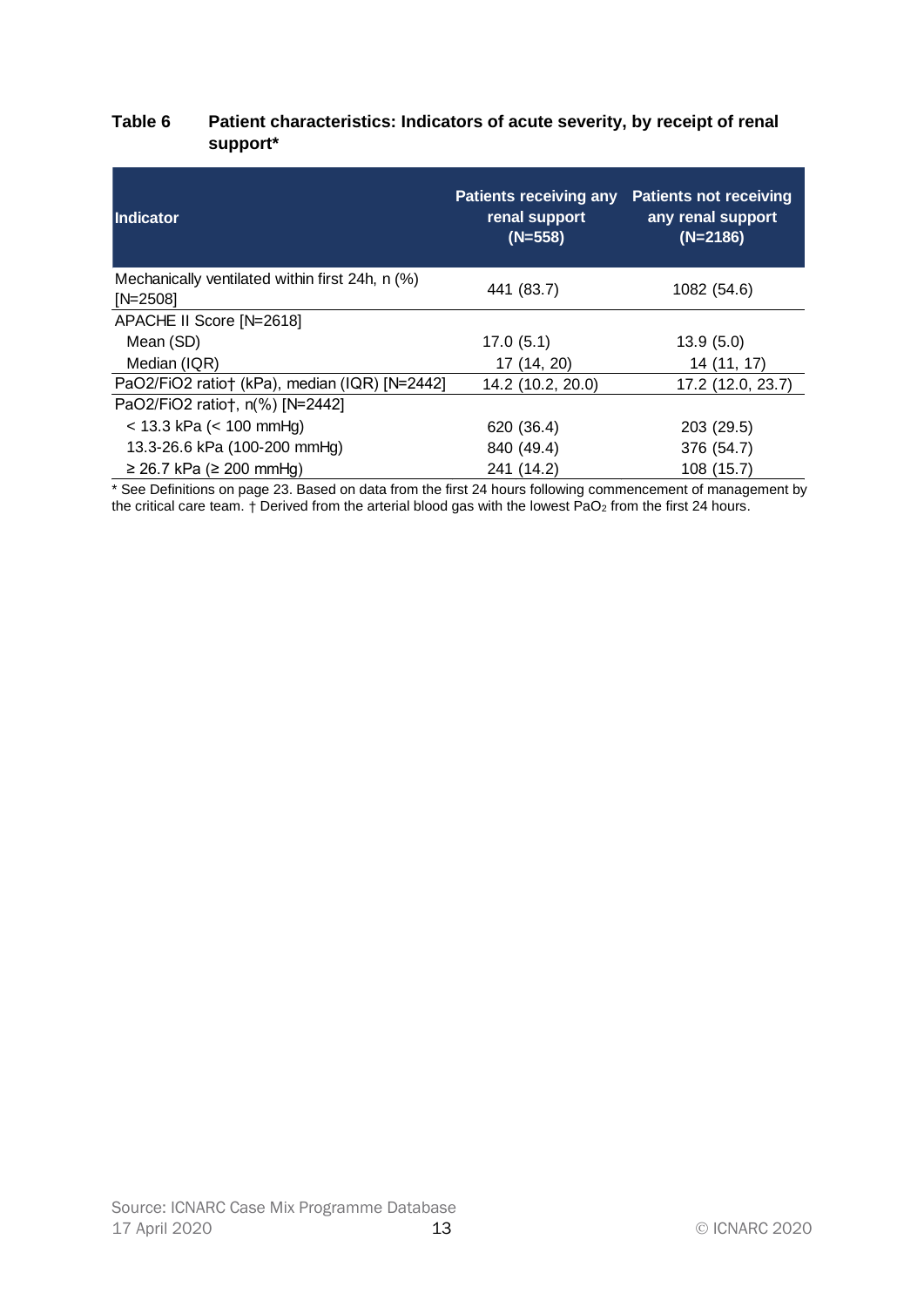# <span id="page-13-0"></span>Outcomes, length of stay and organ support

Critical care unit outcomes have been received for only 2936 (of 5578) patients, of whom 1499 patients have died and 1437 have been discharged alive from critical care [\(Figure 8](#page-13-1) and [Figure 9\)](#page-14-0). Length of stay in critical care and duration of organ support in critical care are summarised in [Table 7](#page-15-0) and compared with an historic cohort of patients critically ill with viral pneumonia (non-COVID-19) during the years 2017-19. Receipt and duration of organ support are summarised graphically in [Figure 10](#page-16-0) and in [Figure 11,](#page-16-1) respectively.

Please note that [Figure 9](#page-14-0) will be biased towards longer lengths of stay in critical care due to the time lag in notification of a patients' discharge or death, while [Table 7,](#page-15-0) [Figure 10](#page-16-0) and [Figure 11](#page-16-1) will be biased towards patients with shorter lengths of stay in critical care due to the emerging nature of the UK epidemic. [Figure 8](#page-13-1) and [Figure 9](#page-14-0) assume that patients are still in critical care unless ICNARC has been notified otherwise, and [Table 7,](#page-15-0) [Figure 10](#page-16-0) and [Figure 11](#page-16-1) include only those patients who have died or have been discharged from critical care.



<span id="page-13-1"></span>**Figure 8 Cumulative patient outcomes, by date**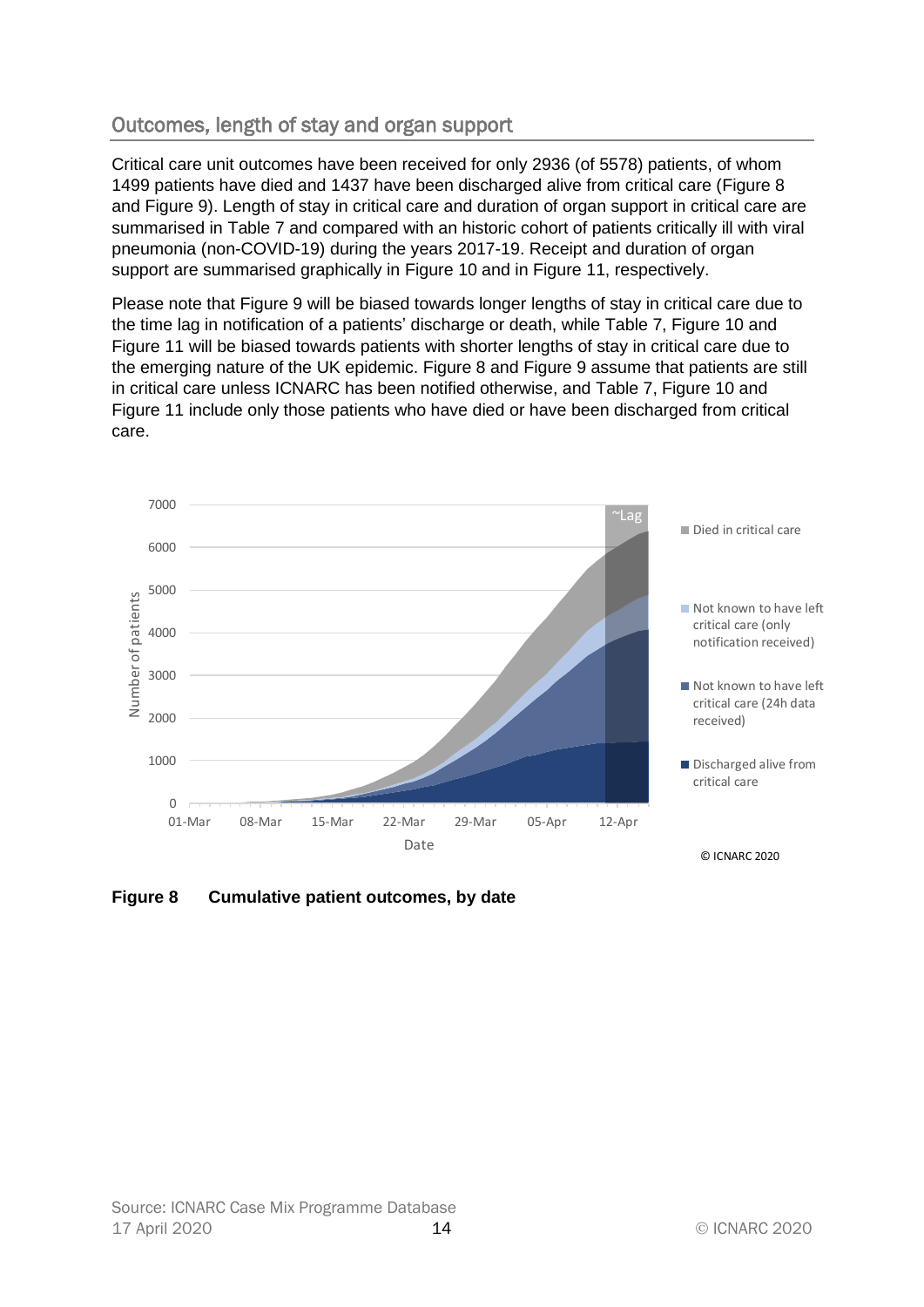

#### <span id="page-14-0"></span>**Figure 9 30-day survival among patients with at least 24h data received**

Note: Due to the time lag in notification of patients' discharge or death, this figure is expected to be biased towards *longer* lengths of stay in critical care. Patients who are still in critical care are included only for the period in which they are known to have been in critical care, i.e. from their date of admission until yesterday. The numbers of patients available for reporting (in brackets) are the number of patients who are known to have either died or been discharged on or before that time point plus the number of patients known to have been still in critical care beyond that time point. Due to the emerging nature of the UK epidemic, the total number of patients available for reporting becomes smaller at longer lengths of follow-up. Compared with the survival statistics presented in [Table 7](#page-15-0) and [Table 8,](#page-18-0) this approach makes better use of all available data, including data about patients who are still in critical care.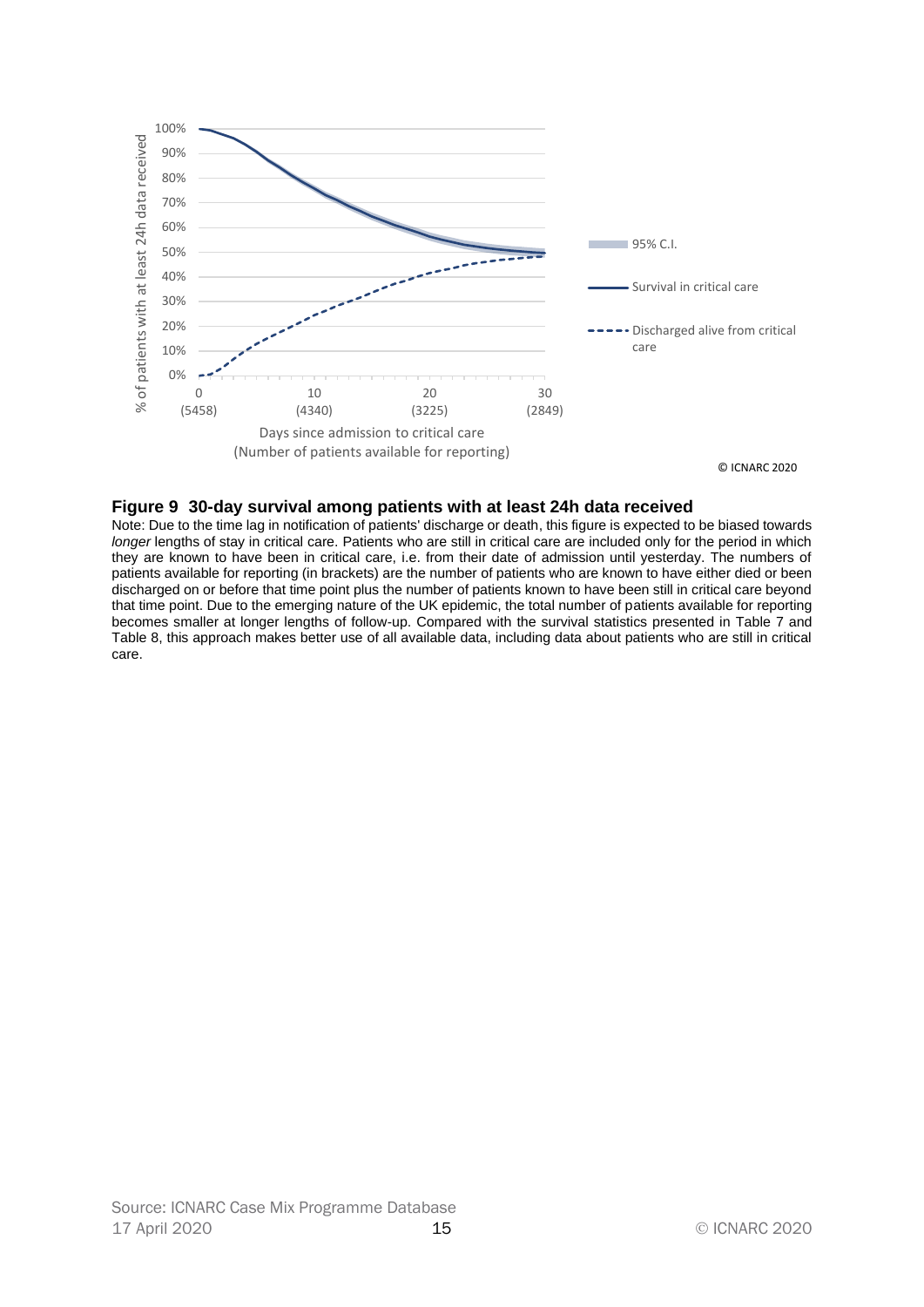#### <span id="page-15-0"></span>**Table 7 Outcome, length of stay and organ support\* for patients admitted to critical care with confirmed COVID-19**

| <b>Critical care unit outcome</b>                          | <b>Patients with</b><br>confirmed COVID-19<br>and critical care<br>outcome reported<br>$(N=2936)$ |         | <b>Patients with viral</b><br>pneumonia<br>(non-COVID-19),<br>2017-19<br>$(N=5367)$ |         |
|------------------------------------------------------------|---------------------------------------------------------------------------------------------------|---------|-------------------------------------------------------------------------------------|---------|
| Outcome at end of critical care, n (%)                     |                                                                                                   |         |                                                                                     |         |
| Alive                                                      | 1437                                                                                              | (48.9)  | 4184                                                                                | (78.0)  |
| Dead                                                       | 1499                                                                                              | (51.1)  | 1183                                                                                | (22.0)  |
| Length of stay                                             |                                                                                                   |         |                                                                                     |         |
| Length of stay in critical care (days), median<br>( IQR)   |                                                                                                   |         |                                                                                     |         |
| <b>Survivors</b>                                           | 5                                                                                                 | (2, 9)  | 6                                                                                   | (3, 12) |
| Non-survivors                                              | 6                                                                                                 | (4, 10) | 6                                                                                   | (2, 13) |
| Organ support (Critical Care Minimum Dataset)*             |                                                                                                   |         |                                                                                     |         |
| Receipt of organ support, at any point, n (%)              |                                                                                                   |         |                                                                                     |         |
| Advanced respiratory support                               | 1795                                                                                              | (65.4)  | 2529                                                                                | (47.1)  |
| Basic respiratory support                                  | 1512                                                                                              | (55.1)  | 4375                                                                                | (81.5)  |
| Advanced cardiovascular support                            | 698                                                                                               | (25.4)  | 1178                                                                                | (21.9)  |
| Basic cardiovascular support                               | 2469                                                                                              | (90.0)  | 4978                                                                                | (92.8)  |
| Renal support                                              | 558                                                                                               | (20.3)  | 902                                                                                 | (16.8)  |
| Liver support                                              | 10                                                                                                | (0.4)   | 44                                                                                  | (0.8)   |
| Neurological support                                       | 139                                                                                               | (5.1)   | 292                                                                                 | (5.4)   |
| Duration of organ support (calendar days),<br>median (IQR) |                                                                                                   |         |                                                                                     |         |
| Advanced respiratory support                               | 7                                                                                                 | (4, 11) | 9                                                                                   | (4, 17) |
| Total (advanced + basic) respiratory support               | 6                                                                                                 | (4, 10) | 6                                                                                   | (3, 12) |
| Advanced cardiovascular support                            | 3                                                                                                 | (1, 5)  | 3                                                                                   | (2, 5)  |
| Total (advanced + basic) cardiovascular<br>support         | 6                                                                                                 | (4, 10) | 6                                                                                   | (3, 12) |
| Renal support                                              | 4                                                                                                 | (3, 7)  | 6                                                                                   | (3, 11) |

Note: Owing to the emerging nature of the epidemic, the sample of patients with COVID-19 represented in this table is biased towards patients with *shorter* lengths of stay in critical care prior to discharge or death (i.e. those who died or recovered quickly). This does not apply to the comparison patients with viral pneumonia (non-COVID-19), 2017-19. \* See Definitions on page [23.](#page-22-0)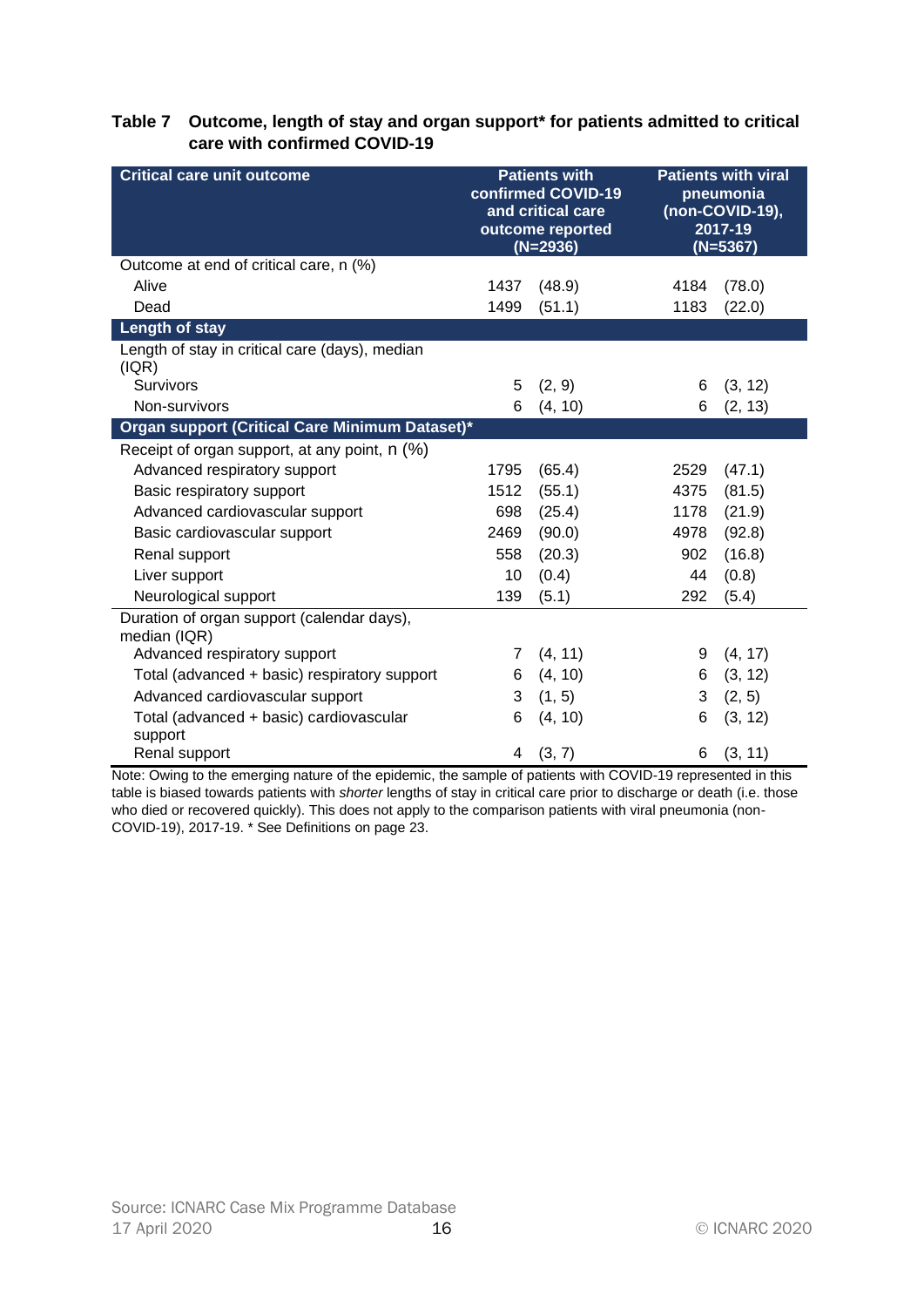

#### <span id="page-16-0"></span>**Figure 10 Percentage of patients receiving organ support\***

Note: Owing to the emerging nature of the epidemic, the sample of patients with COVID-19 represented in this table is biased towards patients with *shorter* lengths of stay in critical care prior to discharge or death (i.e. patients who died or recovered quickly). \* See Definitions on page [23.](#page-22-0)



<span id="page-16-1"></span>

Plot presents median and interquartile range, in calendar days. Owing to the emerging nature of the epidemic, the sample of patients with COVID-19 represented in this table is biased towards patients with *shorter* lengths of stay in critical care prior to discharge or death (i.e. patients who died or recovered quickly). \* See Definitions on page [23.](#page-22-0)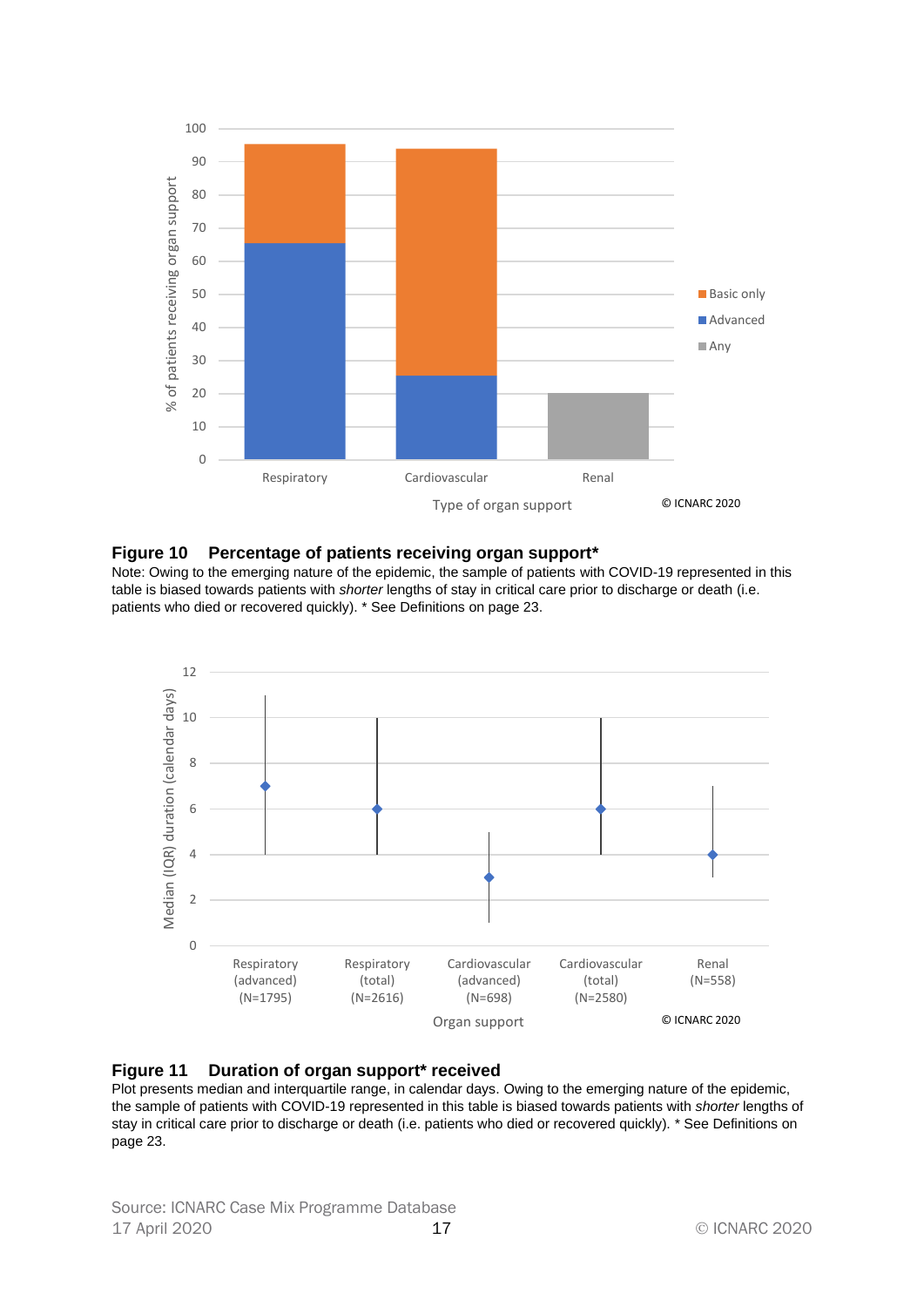# <span id="page-17-0"></span>Outcomes, by receipt of organ support

[Figure 12](#page-17-1) presents 30-day survival for patients critically ill with confirmed COVID-19 who received mechanical ventilation during the first 24 hours of critical care compared with patients who did not.

Critical care outcomes for patients critically ill with confirmed COVID-19 who received advanced respiratory support at any point during critical care, and who received basic respiratory support only, are summarised in [Table 8.](#page-18-0) Critical care outcomes for patients critically ill with confirmed COVID-19 who received renal support at any point during critical care, and who did not received renal support, are summarised in [Table 9.](#page-19-0)



#### <span id="page-17-1"></span>**Figure 12 30-day survival, by mechanical ventilation during the first 24 hours**

Patients who are still in critical care are included only for the period in which they are known to have been in critical care, i.e. from their date of admission until yesterday. The numbers of patients available for reporting (in brackets) are the number of patients who are known to have either died or been discharged on or before that time point plus the number of patients known to have been still in critical care beyond that time point. Due to the emerging nature of the UK epidemic, the total number of patients available for reporting becomes smaller at longer lengths of follow-up. Compared with the survival statistics presented in [Table 7](#page-15-0) and [Table 8,](#page-18-0) this approach makes better use of all available data, including data about patients who are still in critical care.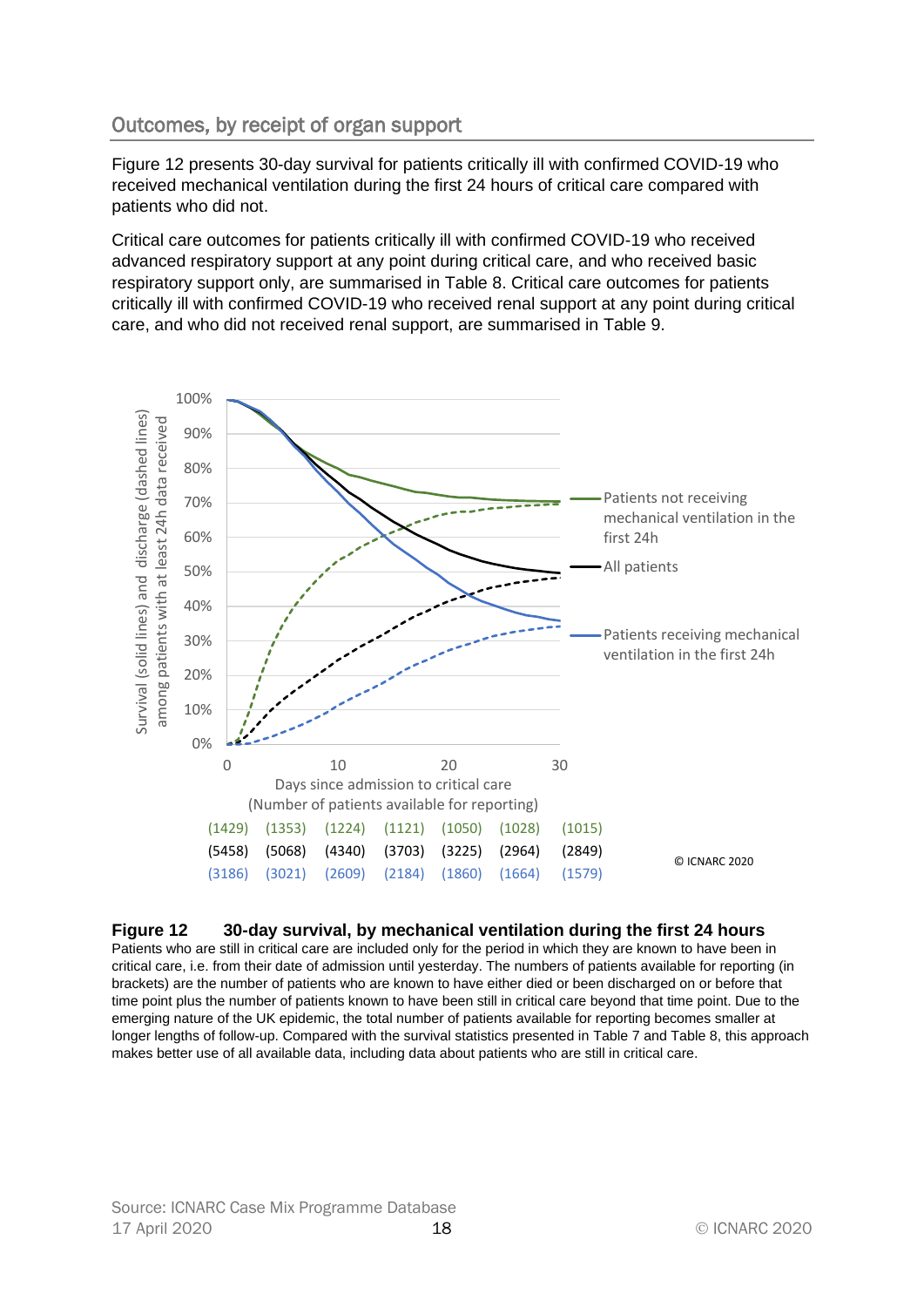<span id="page-18-0"></span>

| Table 8 | Critical care outcomes, by receipt of respiratory support* |  |  |  |
|---------|------------------------------------------------------------|--|--|--|
|         |                                                            |  |  |  |

| <b>Critical care unit outcome</b>                       | <b>Patients receiving</b><br>advanced<br>respiratory support*<br>$(N=1795)$ | <b>Patients receiving</b><br>only basic<br>respiratory<br>support*<br>$(N=821)$ |
|---------------------------------------------------------|-----------------------------------------------------------------------------|---------------------------------------------------------------------------------|
| Outcome at end of critical care, n (%)                  |                                                                             |                                                                                 |
| Alive                                                   | 586 (32.6)                                                                  | 661 (80.5)                                                                      |
| Dead                                                    | 1209 (67.4)                                                                 | 160 (19.5)                                                                      |
| <b>Length of stay</b>                                   |                                                                             |                                                                                 |
| Length of stay in critical care (days), median (IQR)    |                                                                             |                                                                                 |
| Survivors                                               | 9(6, 14)                                                                    | 3(2, 5)                                                                         |
| Non-survivors                                           | 7(4, 10)                                                                    | 3(2, 5)                                                                         |
| Organ support (Critical Care Minimum Dataset)*          |                                                                             |                                                                                 |
| Receipt of organ support, at any point, n (%)           |                                                                             |                                                                                 |
| Basic respiratory support                               | 690 (38.4)                                                                  | 821 (100.0)                                                                     |
| Advanced cardiovascular support                         | 684 (38.1)                                                                  | 11(1.3)                                                                         |
| Basic cardiovascular support                            | 1677 (93.4)                                                                 | 733 (89.3)                                                                      |
| Renal support                                           | 517 (28.8)                                                                  | 31(3.8)                                                                         |
| Liver support                                           | 9(0.5)                                                                      | 0(0.0)                                                                          |
| Neurological support                                    | 133(7.4)                                                                    | 5(0.6)                                                                          |
| Duration of organ support (calendar days), median (IQR) |                                                                             |                                                                                 |
| Total (advanced + basic) respiratory support            | 8(5, 12)                                                                    | 4(2, 6)                                                                         |
| Advanced cardiovascular support                         | 3(1, 5)                                                                     | 2(1, 3)                                                                         |
| Total (advanced + basic) cardiovascular support         | 8(5, 12)                                                                    | 4(3, 6)                                                                         |
| Renal support                                           | 4(3, 8)                                                                     | 2(2, 4)                                                                         |

\* See Definitions on page [23.](#page-22-0) Patients receiving no respiratory support excluded due to small numbers.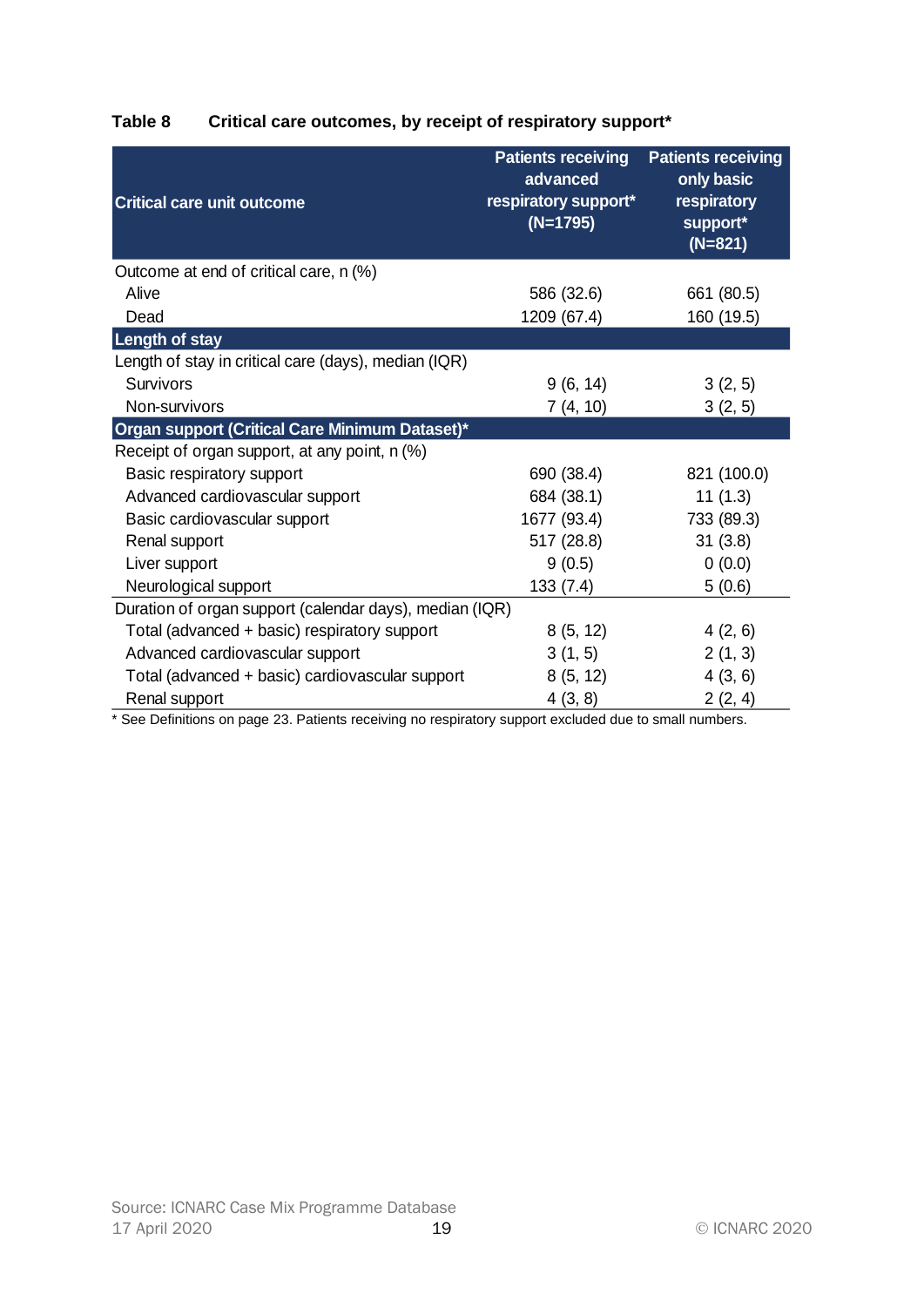| <b>Critical care unit outcome</b>                       | <b>Patients receiving</b><br>any renal support*<br>$(N=558)$ | <b>Patients not</b><br>receiving any renal<br>support*<br>$(N=2186)$ |
|---------------------------------------------------------|--------------------------------------------------------------|----------------------------------------------------------------------|
| Outcome at end of critical care, n (%)                  |                                                              |                                                                      |
| Alive                                                   | 111 (19.9)                                                   | 1233 (56.4)                                                          |
| Dead                                                    | 447 (80.1)                                                   | 953 (43.6)                                                           |
| <b>Length of stay</b>                                   |                                                              |                                                                      |
| Length of stay in critical care (days), median (IQR)    |                                                              |                                                                      |
| <b>Survivors</b>                                        | 10(4, 16)                                                    | 5(2, 9)                                                              |
| Non-survivors                                           | 8(5, 12)                                                     | 5(3, 8)                                                              |
| Organ support (Critical Care Minimum Dataset)*          |                                                              |                                                                      |
| Receipt of organ support, at any point, n (%)           |                                                              |                                                                      |
| Advanced respiratory support                            | 517 (92.7)                                                   | 1278 (58.5)                                                          |
| Basic respiratory support                               | 168 (30.1)                                                   | 1344 (61.5)                                                          |
| Advanced cardiovascular support                         | 282 (50.5)                                                   | 416 (19.0)                                                           |
| Basic cardiovascular support                            | 519 (93.0)                                                   | 1950 (89.2)                                                          |
| Liver support                                           | 7(1.3)                                                       | 3(0.1)                                                               |
| Neurological support                                    | 47 (8.4)                                                     | 92 (4.2)                                                             |
| Duration of organ support (calendar days), median (IQR) |                                                              |                                                                      |
| Advanced respiratory support                            | 9(6, 13)                                                     | 6(4, 10)                                                             |
| Total (advanced + basic) respiratory support            | 10(6, 14)                                                    | 6(3, 9)                                                              |
| Advanced cardiovascular support                         | 3(2, 5)                                                      | 2(1, 4)                                                              |
| Total (advanced + basic) cardiovascular support         | 10(6, 14)                                                    | 6(3, 9)                                                              |

# <span id="page-19-0"></span>**Table 9 Critical care outcomes, by receipt of renal support\***

\* See Definitions on page [23.](#page-22-0)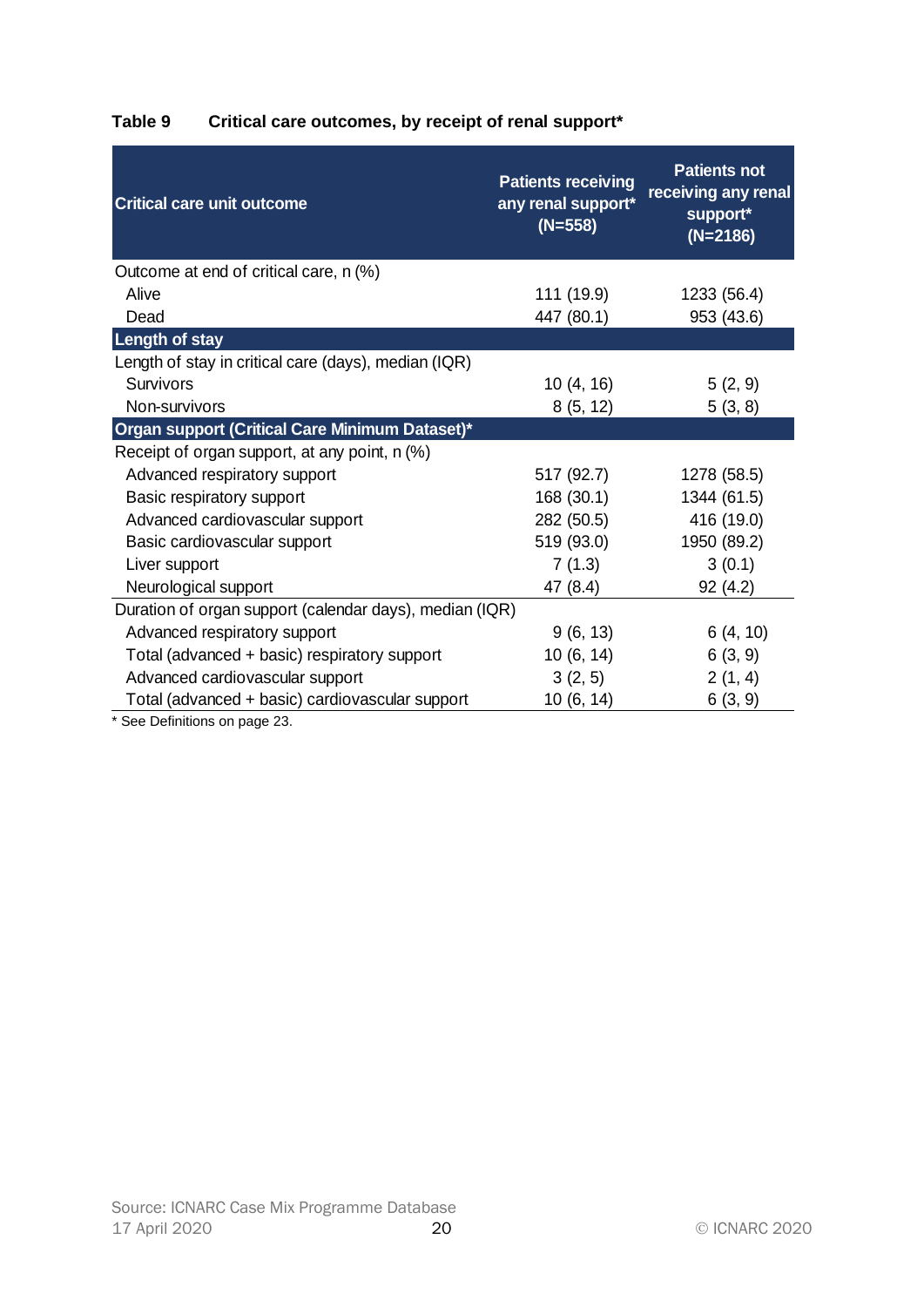# <span id="page-20-0"></span>Outcomes, by other patient subgroups

Critical care outcomes for patients critically ill with COVID-19 across major patient subgroups are summarised in [Table 10](#page-20-1) and compared with an historic cohort of patients critically ill with viral pneumonia (non-COVID-19) during the years 2017-19.

| <b>Patient subgroup</b>                   | <b>Patients with confirmed COVID-19</b><br>and critical care outcome reported<br>$(N=2936)$ | <b>Patients with viral</b><br>pneumonia<br>(non-COVID-19),<br>2017-19<br>$(N=5782)$ |                          |  |
|-------------------------------------------|---------------------------------------------------------------------------------------------|-------------------------------------------------------------------------------------|--------------------------|--|
|                                           | <b>Discharged alive</b><br>from critical care                                               | Died in<br>critical care                                                            | Died in<br>critical care |  |
|                                           | n (%)                                                                                       | n (%)                                                                               | (%)                      |  |
| Age at admission (years)                  |                                                                                             |                                                                                     |                          |  |
| 16-39                                     | 176 (77.9)                                                                                  | 50(22.1)                                                                            | (7.5)                    |  |
| 40-49                                     | 235 (73.4)                                                                                  | 85 (26.6)                                                                           | (12.6)                   |  |
| 50-59                                     | 388 (57.7)                                                                                  | 285 (42.3)                                                                          | (19.7)                   |  |
| 60-69                                     | 366 (42.6)                                                                                  | 494 (57.4)                                                                          | (26.2)                   |  |
| 70-79                                     | 221 (31.4)                                                                                  | 482 (68.6)                                                                          | (31.6)                   |  |
| $80+$                                     | 50 (32.7)                                                                                   | 103 (67.3)                                                                          | (31.5)                   |  |
| Sex                                       |                                                                                             |                                                                                     |                          |  |
| Female                                    | 454 (54.8)                                                                                  | 374 (45.2)                                                                          | (19.6)                   |  |
| Male                                      | 983 (46.7)                                                                                  | 1124 (53.3)                                                                         | (24.1)                   |  |
| Body mass index                           |                                                                                             |                                                                                     |                          |  |
| $25$                                      | 367 (53.4)                                                                                  | 320 (46.6)                                                                          | (23.5)                   |  |
| $25 - 30$                                 | 462 (48.7)                                                                                  | 487 (51.3)                                                                          | (23.4)                   |  |
| $30 - 40$                                 | 379 (48.0)                                                                                  | 411 (52.0)                                                                          | (19.4)                   |  |
| $40+$                                     | 94 (44.3)                                                                                   | 118 (55.7)                                                                          | (15.3)                   |  |
| Assistance required with daily activities |                                                                                             |                                                                                     |                          |  |
| <b>No</b>                                 | 1263 (50.2)                                                                                 | 1252 (49.8)                                                                         | (19.9)                   |  |
| Yes                                       | 103 (38.0)                                                                                  | 168 (62.0)                                                                          | (28.0)                   |  |
| Any very severe comorbidities*            |                                                                                             |                                                                                     |                          |  |
| <b>No</b>                                 | 1299 (49.8)                                                                                 | 1312 (50.2)                                                                         | (19.3)                   |  |
| Yes                                       | 86 (39.3)                                                                                   | 133 (60.7)                                                                          | (33.9)                   |  |
| Respiratory support*†                     |                                                                                             |                                                                                     |                          |  |
| Basic only                                | 661 (80.5)                                                                                  | 160 (19.5)                                                                          | (11.3)                   |  |
| Advanced                                  | 586 (32.6)                                                                                  | 1209 (67.4)                                                                         | (35.1)                   |  |
| Renal support*                            | 111 (19.9)                                                                                  | 447 (80.1)                                                                          | (48.6)                   |  |

### <span id="page-20-1"></span>**Table 10 Outcome by patient subgroups**

Note: Owing to the emerging nature of the epidemic, the sample of patients with COVID-19 represented in this table is biased towards patients with *shorter* lengths of stay in critical care prior to discharge or death (i.e. those who died or recovered quickly). This does not apply to the comparison patients with viral pneumonia (non-COVID-19), 2017-19. \* See Definitions on page [23.](#page-22-0) † Patients receiving no respiratory support excluded due to small numbers.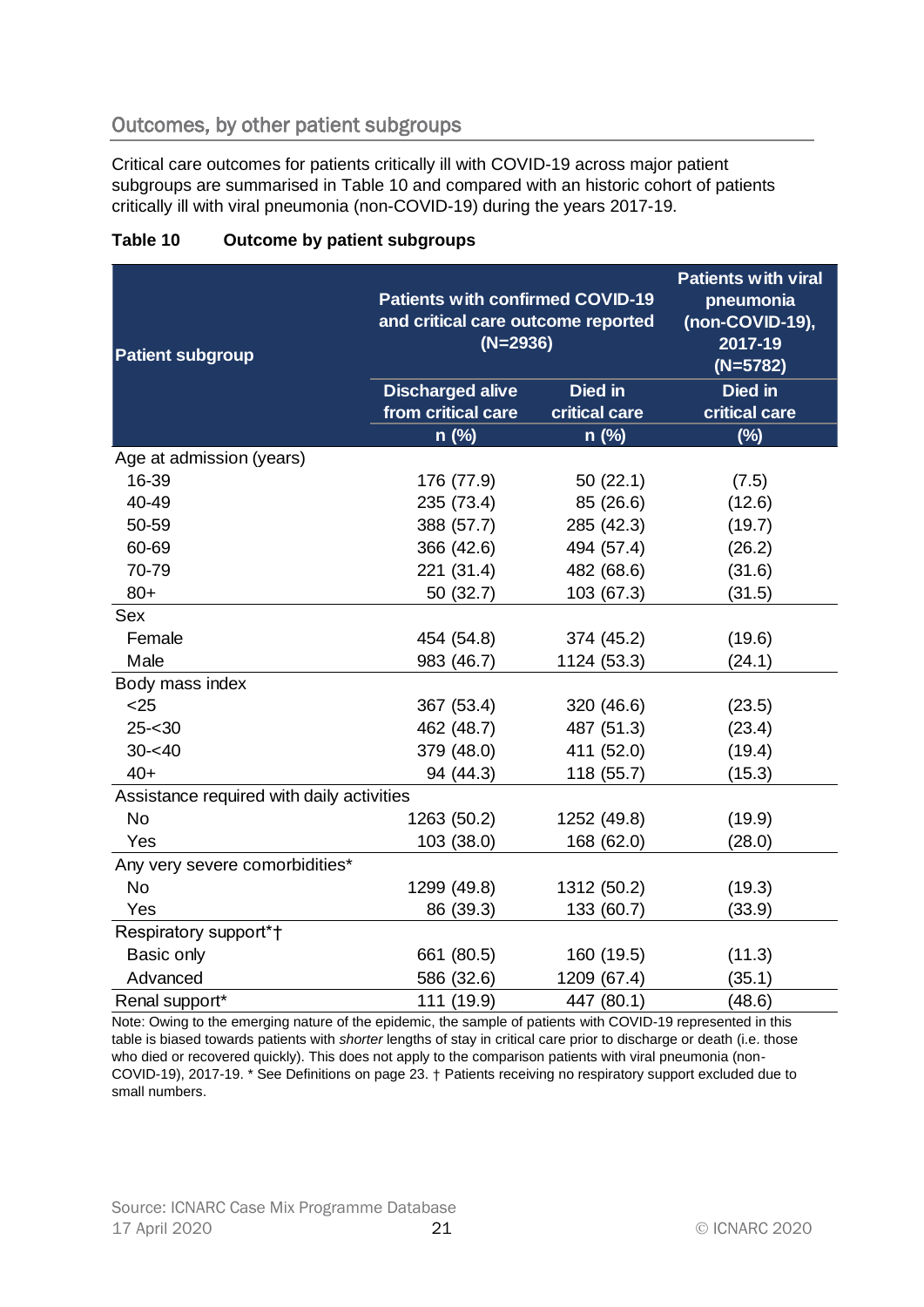# <span id="page-21-0"></span>Data completeness

Completeness of key variables is summarised in [Table 11.](#page-21-1)

### <span id="page-21-1"></span>**Table 11 Data completeness of key variables**

| <b>Variable</b>                                         | N missing %  |
|---------------------------------------------------------|--------------|
| 24h variables (N=5578)                                  |              |
| NHS number (used to combine transfers and readmissions) | 169(3.0)     |
| Age                                                     | 1(0.0)       |
| Sex                                                     | 4(0.1)       |
| Currently or recently pregnant                          | 70 $(4.5)^*$ |
| Ethnicity                                               | 705 (12.6)   |
| <b>BMI</b>                                              | 767 (13.8)   |
| Prior dependency                                        | 466 (8.4)    |
| Very severe comorbidities                               | 345(6.2)     |
| Prior hospital length of stay                           | 67(1.2)      |
| CPR within previous 24h                                 | 259 (4.6)    |
| Mechanically ventilated within first 24h                | 867 (15.5)   |
| <b>APACHE II Score</b>                                  | 553 (9.9)    |
| PaO2/FiO2 ratio                                         | 899 (16.1)   |
| Outcome variables (N=2936)                              |              |
| Length of stay in critical care                         | 127(4.3)     |
| Advanced respiratory support                            | 193 (6.6)    |
| Basic respiratory support                               | 193 (6.6)    |
| Advanced cardiovascular support                         | 192 (6.5)    |
| Basic cardiovascular support                            | 192 (6.5)    |
| Renal support                                           | 192 (6.5)    |
| Liver support                                           | 192 (6.5)    |
| Neurological support<br>$*01 - 11 - 1 - 1 - 11 - 1$     | 192 (6.5)    |

\*% of female patients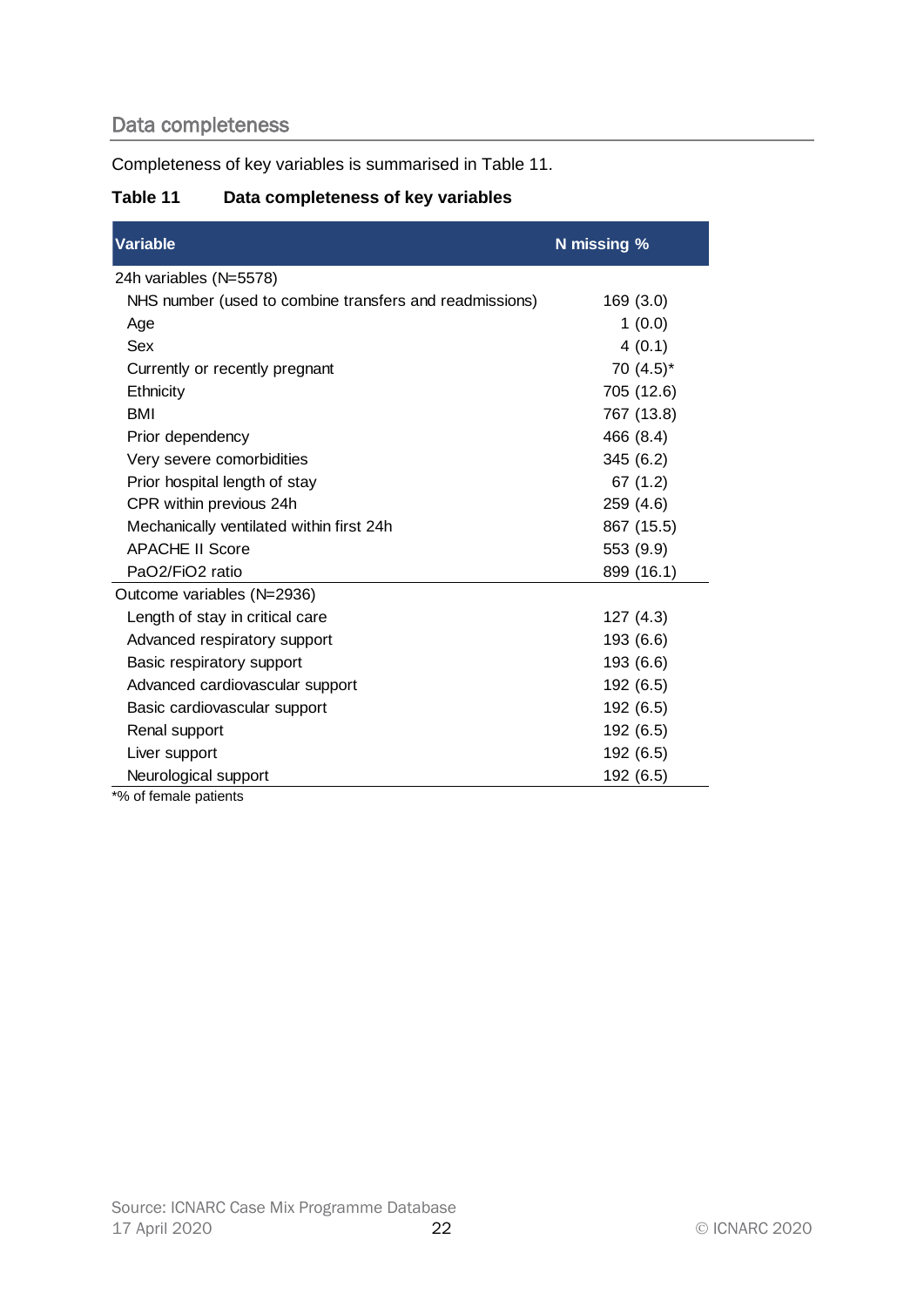### <span id="page-22-0"></span>**Definitions**

**Patients** are classified as either:

- Notification received only: ICNARC has received a notification of the patient's admission to critical care but has not received any patient data from the first 24 hours or beyond
- 24h data received only: ICNARC has received patient data relating to the first 24 hours in critical care but has not yet been notified of the patient's critical care outcome
- Critical care outcome data received: ICNARC has received submission of data relating to the patient's critical care outcome (e.g. survival, length of stay, duration of organ support) (Please note: to ensure that data are as complete and up-to-date as possible, we have begun transitioning to allow units to submit a reduced set of minimum outcome data, less than is ordinarily included in the full Case Mix Programme)
- Final outcome data received: Data have been updated with outcomes at ultimate discharge from hospital (Please note: this data is currently limited for patients with COVID-19 and not included in this report)

**Very severe comorbidities** must have been evident within the six months prior to critical care and documented at or prior to critical care:

- Cardiovascular: symptoms at rest
- Respiratory: shortness of breath with light activity or home ventilation
- Renal: renal replacement therapy for end-stage renal disease
- Liver: biopsy-proven cirrhosis, portal hypertension or hepatic encephalopathy
- Metastatic disease: distant metastases
- Haematological malignancy: acute or chronic leukaemia, multiple myeloma or lymphoma
- Immunocompromise: chemotherapy, radiotherapy or daily high dose steroid treatment in previous 6 months, HIV/AIDS or congenital immune deficiency

**Organ support** is recorded as the number of calendar days (00:00-23:59) on which the support was received at any time, defined as:

- Advanced respiratory: invasive ventilation, BPAP via trans-laryngeal tube or tracheostomy, CPAP via trans-laryngeal tube, extracorporeal respiratory support
- Basic respiratory: >50% oxygen by face mask, close observation due to potential for acute deterioration, physiotherapy/suction to clear secretions at least two-hourly, recently extubated after a period of mechanical ventilation, mask/hood CPAP/BPAP, non-invasive ventilation, CPAP via a tracheostomy, intubated to protect airway
- Advanced cardiovascular: multiple IV/rhythm controlling drugs (at least one vasoactive), continuous observation of cardiac output, intra-aortic balloon pump, temporary cardiac pacemaker
- Basic cardiovascular: central venous catheter, arterial line, single IV vasoactive/ rhythm controlling drug
- Renal: acute renal replacement therapy, renal replacement therapy for chronic renal failure where other organ support is received
- Liver: management of coagulopathy and/or portal hypertension for acute on chronic hepatocellular failure or primary acute hepatocellular failure